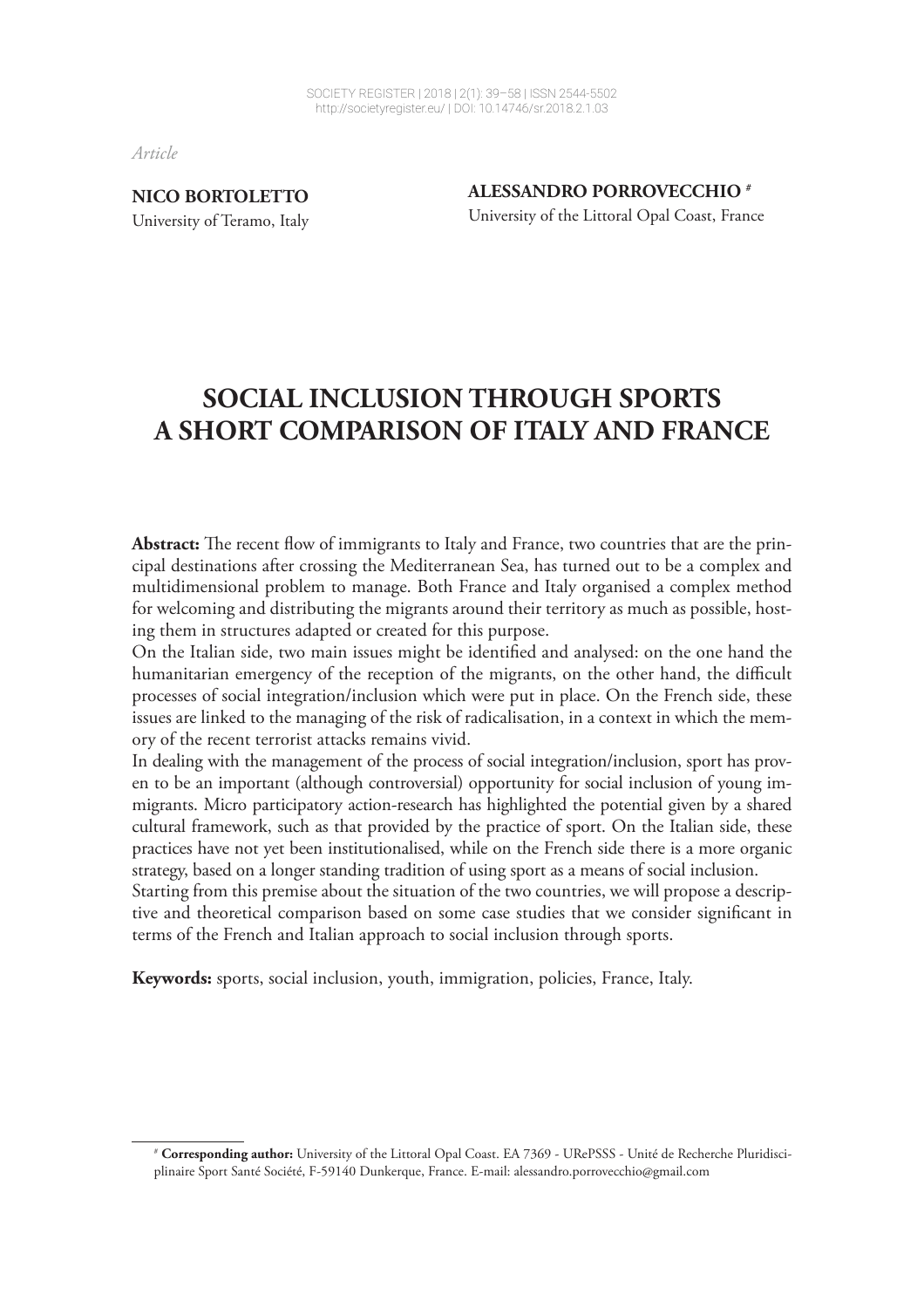### **Introduction**

Sport attracts European citizens, with a majority of people taking part in sporting activities on a regular basis. It generates important values such as team spirit, solidarity, tolerance and fair play, contributing to personal development and fullment. It promotes the active contribution of EU citizens to society and thereby helps to foster active citizenship. The Commission acknowledges the essential role of sport in European society, in particular when it needs to bring itself closer to citizens and to tackle issues that matter directly to them. However, sport is also confronted with new threats and challenges which have emerged in European society, such as commercial pressure, exploitation of young players, doping, racism, violence, corruption and money laundering. (Commission of the European Communities, 2007: 2)

The quoted paragraph is taken from the "White paper on sport" (Commission of the European Communities 2007: 2), and it summarizes briefly a number of trends that characterize the link between sports and society.

The Commission of the European Communities clearly shows the characterization of sport as a cultural phenomenon. Especially through the media, every day sports produce concepts and representations that society embodies to the point where we talk about a progressive "sportivisation of culture": it seems that sport is becoming one of the prevailing frameworks of interpretation of contemporary symbolic practices (Bausinger 2006: 39), an element holding society together (Bausinger 2006: 37), or even an omnipresent pervasive phenomenon (Vinnai 2007).

It is clear that contemporary sports are changing, as far as their practice is concerned, their representation and the way in which they are "used" (see for instance: Höglund, Sundberg, 2008); this phenomenon should be framed within the wider transformation of contemporary societies and culture, in which sports and physical activity are becoming more and more important as an object of study of social sciences – as proven by the increase of sports-based social and health policies. These last phenomena go together with the expansion of sports' demand that is seemingly merging with a sort of democratization of access to sports and physical activities.

The "White paper on sport", should be framed within the context that we have just described. Its priorities are included in the Lisbon Treaty of December 1st 2009, and it encourages Member States to integrate sporting practices into education, public health and social cohesion policies. This means that its aim was to emphasize, in a perspective of social promotion, the aptitude of sports and physical activities to promote values, socialisation and integration. Thus, the long-term objective of the "White paper on sport" can be seen to be enforcing and promoting some beneficial practices to help the development of personal and collective identity, and, in a broader social dimension, to promote active citizenship.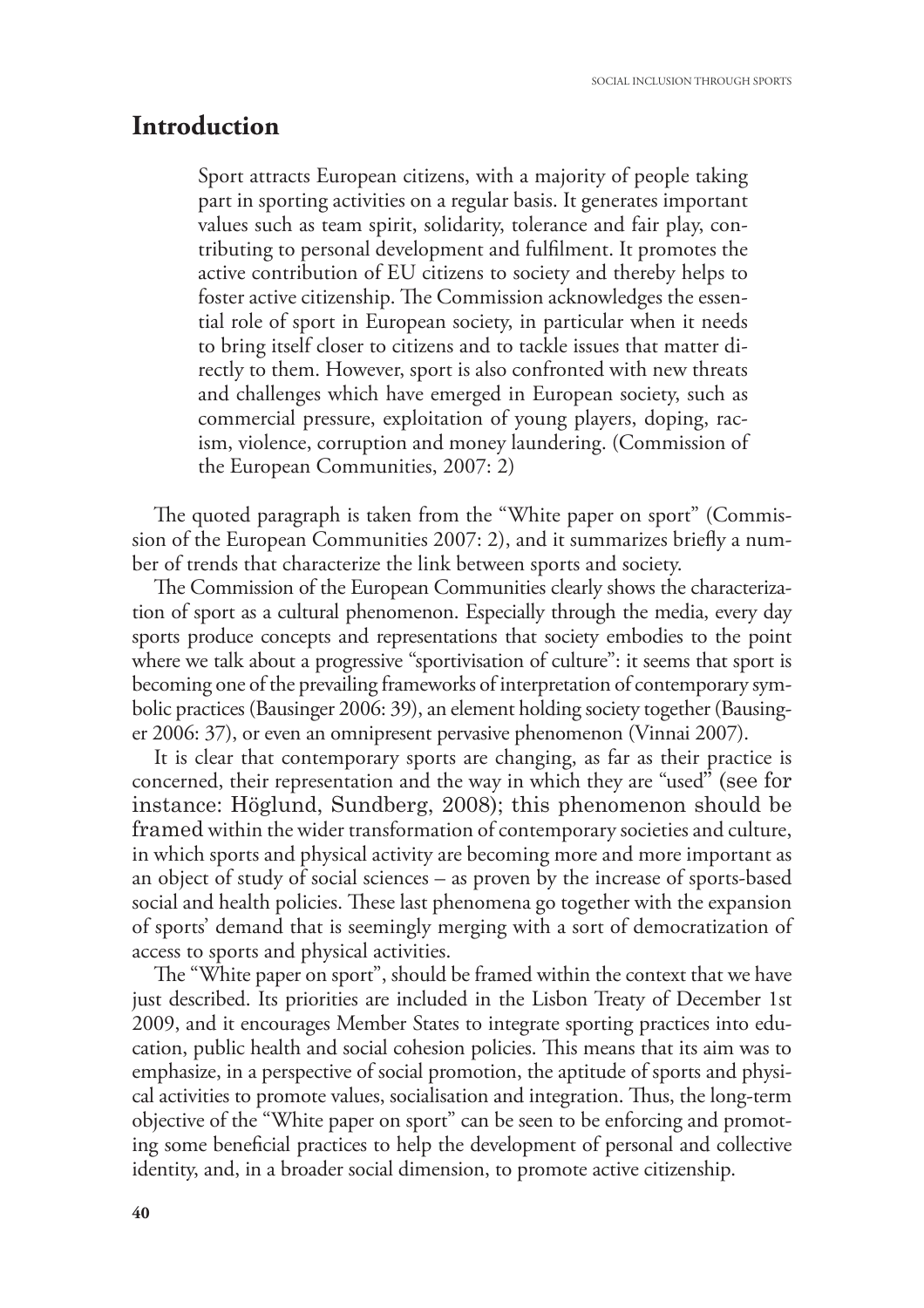The importance of sports' values is strongly tied to its importance both as an agent and as an environment of socialisation: sports can provide rules, models, behaviour patterns and directions for the development of a growing awareness of the social context. This is adeptly explained by Kinda Moussa in his PhD thesis (2013), these values were already questioned by Maurice Baquet (1947, p.10) for whom "sport has virtues: but virtues that are taught", which means that - as stated by William Gasparini – "sport can be both a factor of integration and of exclusion"  $(2004, p.104)$ . This duality in the role of sport is highlighted by many scholars: the sports historian Gilbert Andrieu (2009), for example, likes to plagiarize Maurice Baquet's words by writing "if the sport has virtues they are not taught [...] what we teach through sport is the robotisation of sport" (2009: 194), and a few lines later he wonders whether "when sport is used to channel violence and when we train a prison guard to teach it, doesn't it become an agent of repression?" (2009: 194). This approach isn't so far from the critical perspective proposed in France by Jean-Marie Brohm (i.e. 2006) and in Belgium by Claude Javeau (2015), and is a kind of theorization that has not organically developed in the Italian sociology of sports.

Starting from these premises, and going into the detail of our paper, sports practice is subject to endless debates about whether it really carries the virtues of integration, socialization, strengthening of social bonds, or conversely, if it generates violence and aggressiveness, or even if it causes identity withdrawal. On the other hand, physical activities and sports activities for people who have withdrawn from society (delinquents, drug addicts, etc.) are often favourable for personal development (Le Breton 2003; Coakley 2011; Ghildiyal 2015). But if they bring no pleasure to those for whom they are designed, they are in vain, they contribute to the loss of faith in the agents (coaches, social workers and so on) or the institution, they can even be counterproductive for the people involved in the integration or socialisation programs. According to David Le Breton (2003), the austerity of an approach trying to "help" the *Other* from the perspective of a renewed puritan ethics contains a promise of failure. The same can be said of the utilitarian aim that confuses social engineering with the real conditions of existence, by obscuring the margin of autonomy of the actors, and the ambivalence of the *anthropos*, that is of the human as a social and symbolical being, with its own criticalities and its potentialities. (Le Breton 2003)

By examining these ambivalences, our paper will analyse the main policies and experiences of social integration/inclusion through sports put in place in Italy and France. In particular, we will try to shed light on the elements of similarity and/or divergence between the two countries, to propose some possible comprehensive and interpretative frameworks to understand the two (different) contexts, taking into account all the critical aspects rooted in both the "integration" and/or "inclusion" approaches. For these reasons, we find this topic very important since the selected cases of study – Italy and France – as highlighted by Bergamaschi (2013) "are two contexts that summarize the fracture existing in Europe on the theme of immigration", both as far as the temporal dimension is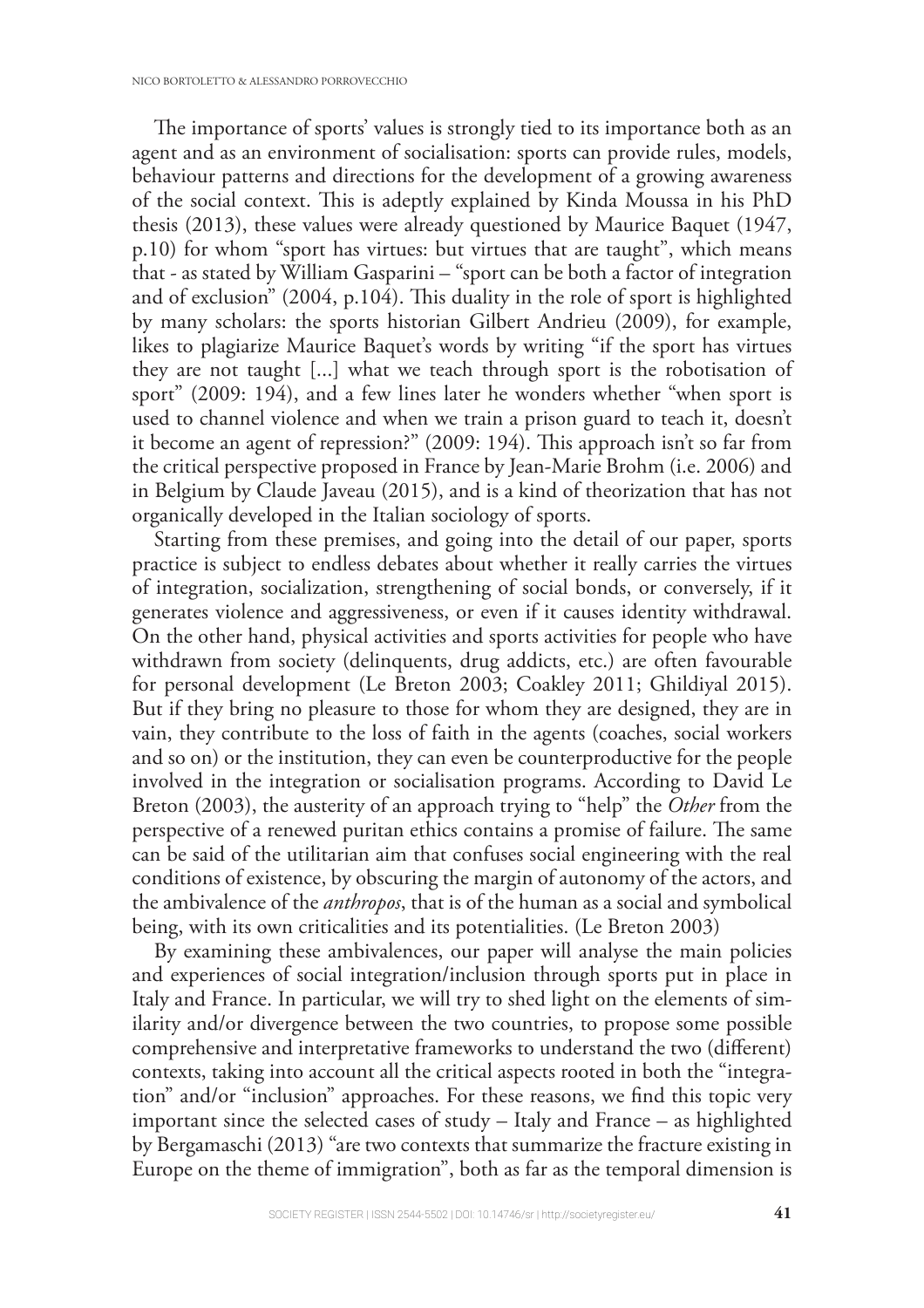concerned, since immigration is a recent phenomenon for Italy and a historically rooted reality in France. Each country exhibits a political dimension, which sees a different level of interference by the state in terms of the phenomenon. Politicians have a far greater influence in Italy than in France.

Using this premise as a starting point for our methodology our paper will propose a descriptive and speculative comparison based on some case studies that we consider significant for the French and Italian approaches to social inclusion through sports. The method that we chose was basically descriptive, given the multiformity of the chosen approaches, not only by the two states but also by the local collectivities hosting the immigrants. The cases considered were chosen employing the supposition that processes of social connection within and between groups, within the community (Ager, Strang, 2008) could be a good start for enlarging the base of the integration concept. In this paper we do not provide statistical comparisons on different levels of supposed integration. For the reasons indicated above, we will describe differing national approaches and, using some theoretical elements, we will shortly discuss the policy indications garnered from the considered cases.

# **2. Immigration in Italy and France: some basis of understanding**

Immigration represents one of the most prominent economic and political issues in Europe as well as in most of the developed world. More than 247 million people, or 3.4 per cent of the world population, live outside their countries of birth. Although the number of international migrants rose from 175 million in 2000 to more than 247 million in 2013 and surpassed 251 million in 2015, the proportion of migrants has remained just above three per cent (of world population) for the last fifteen years. (Migration and Remittances Factbook 2016)

The Southern Mediterranean Sea, after the tragic 2011 Libyan first civil war, has become one of the most congested routes for trying to reach Europe and, in general, the Western countries. This situation has led to an over-exposure of the nations overlooking the basin, which represented the natural destinations of the sea crossing.

In this sense, two of the most implicated countries are Italy and France. The former, mainly, due to historical reasons and the presence of two small islands, Pantelleria – situated only 60 km west of the Tunisian coast – and Lampedusa, about 230 km north of the Libyan coast, has traditionally been the ending point of long migration routes from the whole of Africa.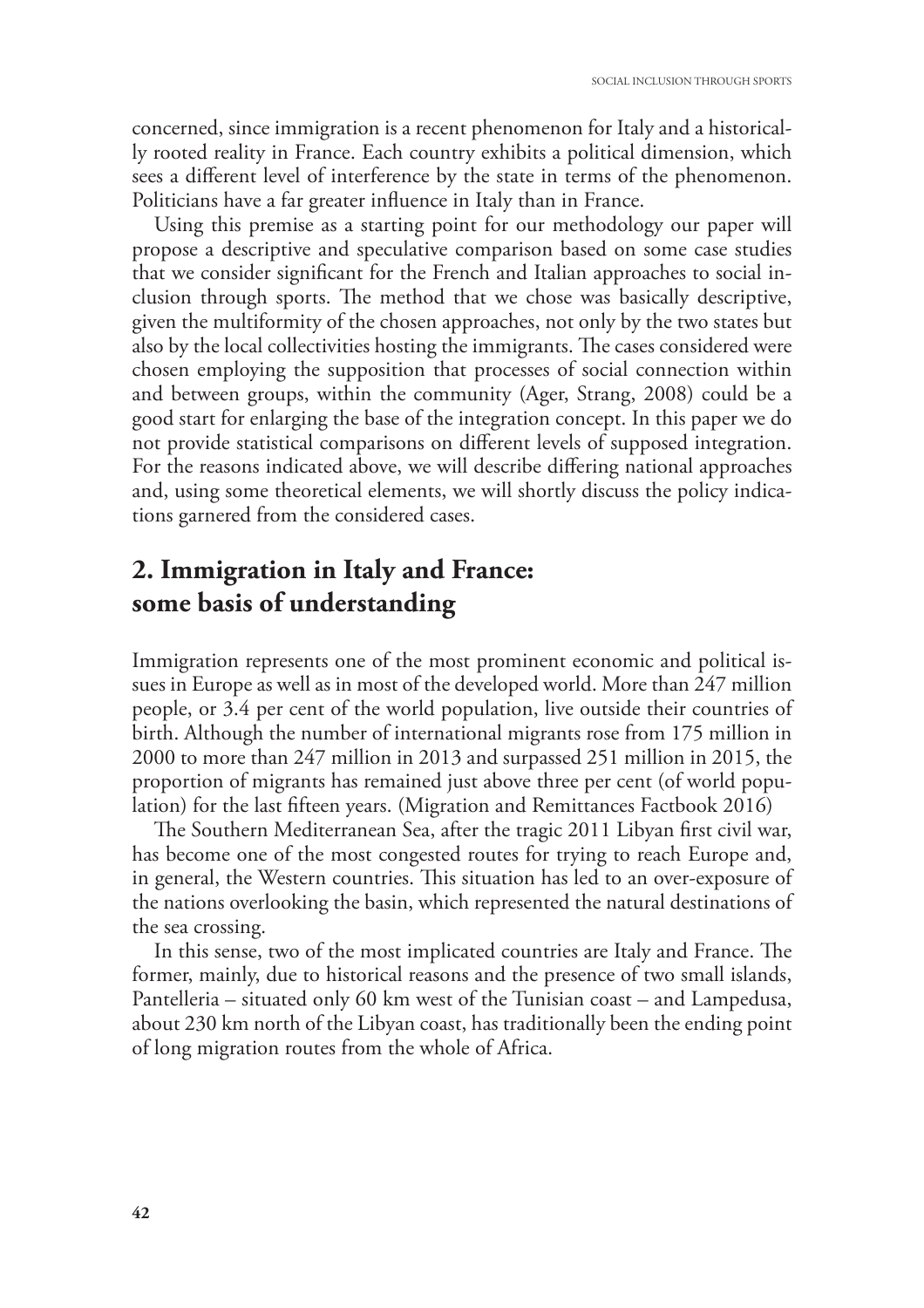| 2014 | 171.71  |
|------|---------|
| 2015 | 154.719 |
| 2016 | 181.436 |
| 2017 | 119.369 |

The table 1 shows the trend of illegal imigrants landings on the southern coast of Italy:

Source: data obtained from the Italian Ministry of the Interior website.

Due to a contested agreement with the Libyan authority, from July 2017 onwards, landing have been significantly reduced and, for 2018, around 58,000 new illegal immigrants are overall expected to land on Italian territory from across the Mediterranean Sea.

Most of these people coming from Africa are, basically, economic migrants: as we will notice most of them apply for *refugee status* but the majority of the applications (93% on average during these last 3 years - Interior Min. Database) were rejected by the prefecture commissions. We must stress that the Italian Republic has accorded on average a 25% of humanitarian stay permission and 9% of subsidiary permission (when the immigrant is in personal danger if returned to the home country). In 2017, for instance, in Italy migrants applying for "right to stay" permits mainly come (and applying for refugee status) from these Nations:

| Country     | $\mathbf n$ | $0/0$ |
|-------------|-------------|-------|
| Nigeria     | 25.964      | 20,0% |
| Bangladesh  | 12.731      | 9,8%  |
| Pakistan    | 9.728       | 7,5%  |
| Gambia      | 9.085       | 7,0%  |
| Senegal     | 8.680       | 6,7%  |
| Ivory Coast | 8.374       | 6,4%  |
| Guinea      | 7.777       | 6,0%  |
| Mali        | 7.757       | 6,0%  |
| Ghana       | 5.575       | 4,3%  |
| Eritrea     | 4.979       | 3,8%  |
| Ukraine     | 2.862       | 2,2%  |
| Syria       | 2.270       | 1,7%  |
| Somalia     | 2.055       | 1,6%  |
| Cameroon    | 2.034       | 1,6%  |
| Morocco     | 1.852       | 1,4%  |
| Iraq        | 1.661       | 1,3%  |
| Others      | 16.497      | 12.7% |

The table 2 shows the amount of immigrants applying for "right to stay" permits in Italy per country of origin:

Source: data obtained from the Italian Ministry of the Interior website.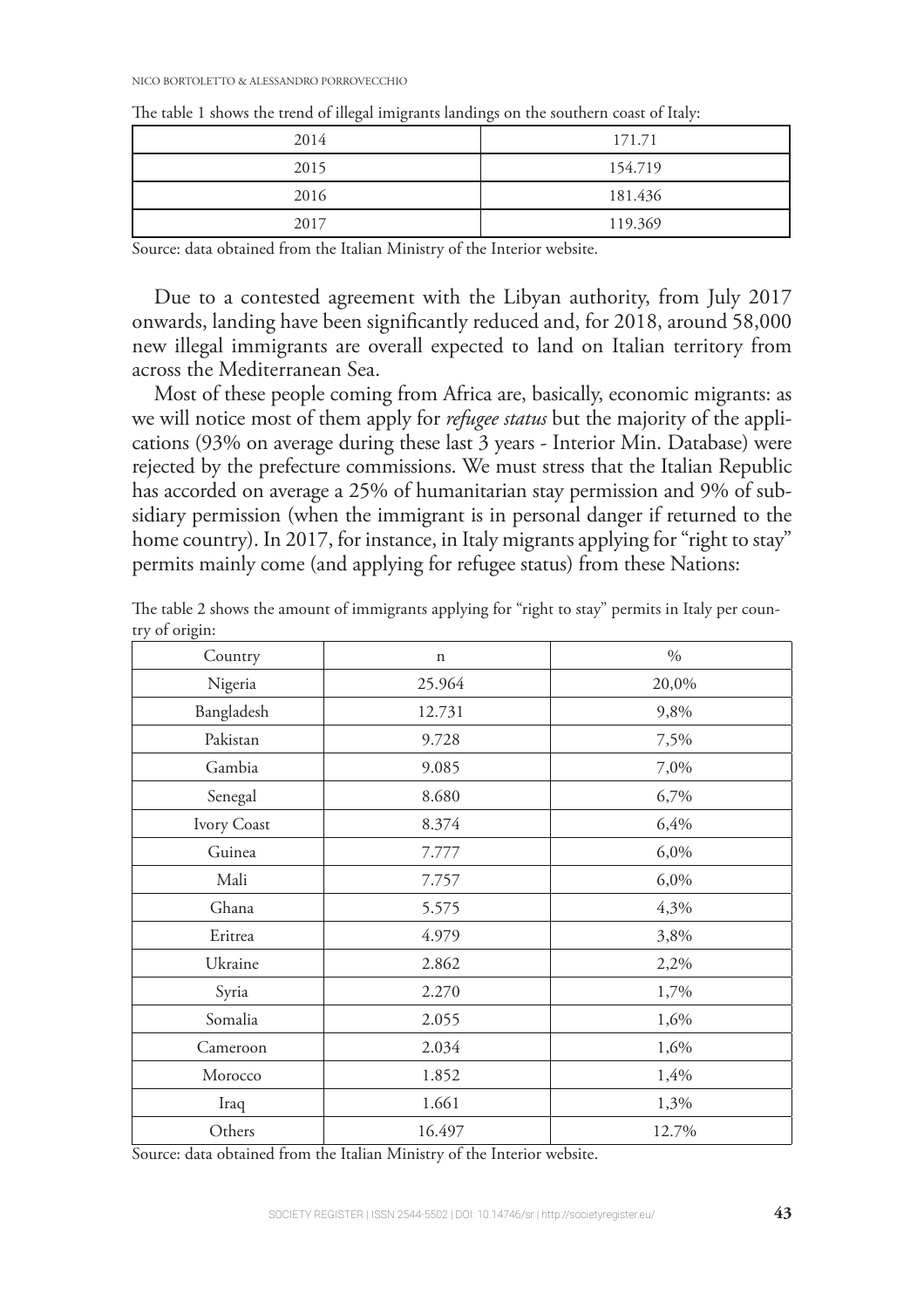The relevant number of illegal immigrants present in the Italian territory is closely linked to the general geopolitical situation of the African continent and, equally, to the possibility of finding - in relatively short periods of time - a job, frequently in the black labour market.

Eventually, most of these people will remain in Italy and about 15% are formally re-allocated in Europe<sup>2</sup> (on the bases of the Frontex rules); a part of these people will try to join autonomous relatives or communities, mostly located in Northern Europe, in France first of all (as the recent tensions between Italian and French customs officers in Bardonecchia demonstrate<sup>3</sup>), Sweden, Great Britain and Germany.

As for France, 12 million immigrants or descendants of immigrants live there. Some of them live in disadvantaged neighbourhoods that are hotbeds for economic and social difficulties: failure at school, high unemployment, delinquency and so on. Racism, housing and hiring discrimination reinforce these inequalities.

Trying to analyse this situation and quantify it is rather complicated, given the difficulty or impossibility of collecting data on the ethnic origin of people: in France, in the first point of Article 8 of the law of January 6th, 1978 (formerly article 31), modified by the law  $n^{\circ}$  2016-1321 of the October 7, 2016, we can read that "It is forbidden to collect or process personal data that directly or indirectly reveal racial or ethnic origin, political, philosophical or religious opinions, or trade union membership of the persons, or relating to their health or sexual life". In addition, the CNIL (Commission Nationale de l'Informatique et des Libertés - National Commission on Informatics and Liberties, an independent French administrative regulatory institution whose mission is to ensure that data privacy law is applied to the collection, storage, and use of personal data), considers that treatment operated upon the basis of the consonance of the name or the surname of a person or certain multi-criteria treatments should be related to this same Law.

And yet, some generic data is still collected, at a national level. The data published in January 2018 by the French Ministry of the Interior shows an increase in the number of requests for of residence permits in 2017 compared to 2016 (262.000 vs. 230.353, that is +13.7%). In particular, there is an important increase of residence permits for humanitarian reasons (40.305 vs. 29.862, +35%)<sup>4</sup>. This data is clearly the tip of the iceberg concerning quantitative trends that are difficult to estimate, but that surely underlines an worsening of the international humanitarian crisis.<sup>5</sup> When questioned in November 2017 by the

<sup>&</sup>lt;sup>2</sup> http://www.interno.gov.it/sites/default/files/cruscotto\_statistico\_giornaliero\_13-04-2018.pdf

<sup>3</sup> http://www.lemonde.fr/europe/article/2018/04/04/incident-frontalier-franco-italien-les-excuses-de-paris-a-rome\_5280383\_3214.html?xtmc=bardonecchia&xtcr=1 and http://www.corriere.it/cronache/18\_aprile\_01/polizia-francese-bardonecchia-dogana-governo-ambasciatore-convocato-eae864fa-3521-11e8-8de8-ad207e8187ca.shtml

<sup>4</sup> https://www.immigration.interieur.gouv.fr/Info-ressources/Etudes-et-statistiques/Statistiques/Essentiel-de-l-immigration/Chiffres-clefs

 $^5$  The data provided by the Ministry of the interior show an important and significative increasing of the asylum applications (+105.8% in 2016 compared to 2015) and of refugees (+20.2%).

https://www.immigration.interieur.gouv.fr/content/download/103943/821424/file/EM-2017-1-les-titres-de-sejour--au-11-juillet-2017.pdf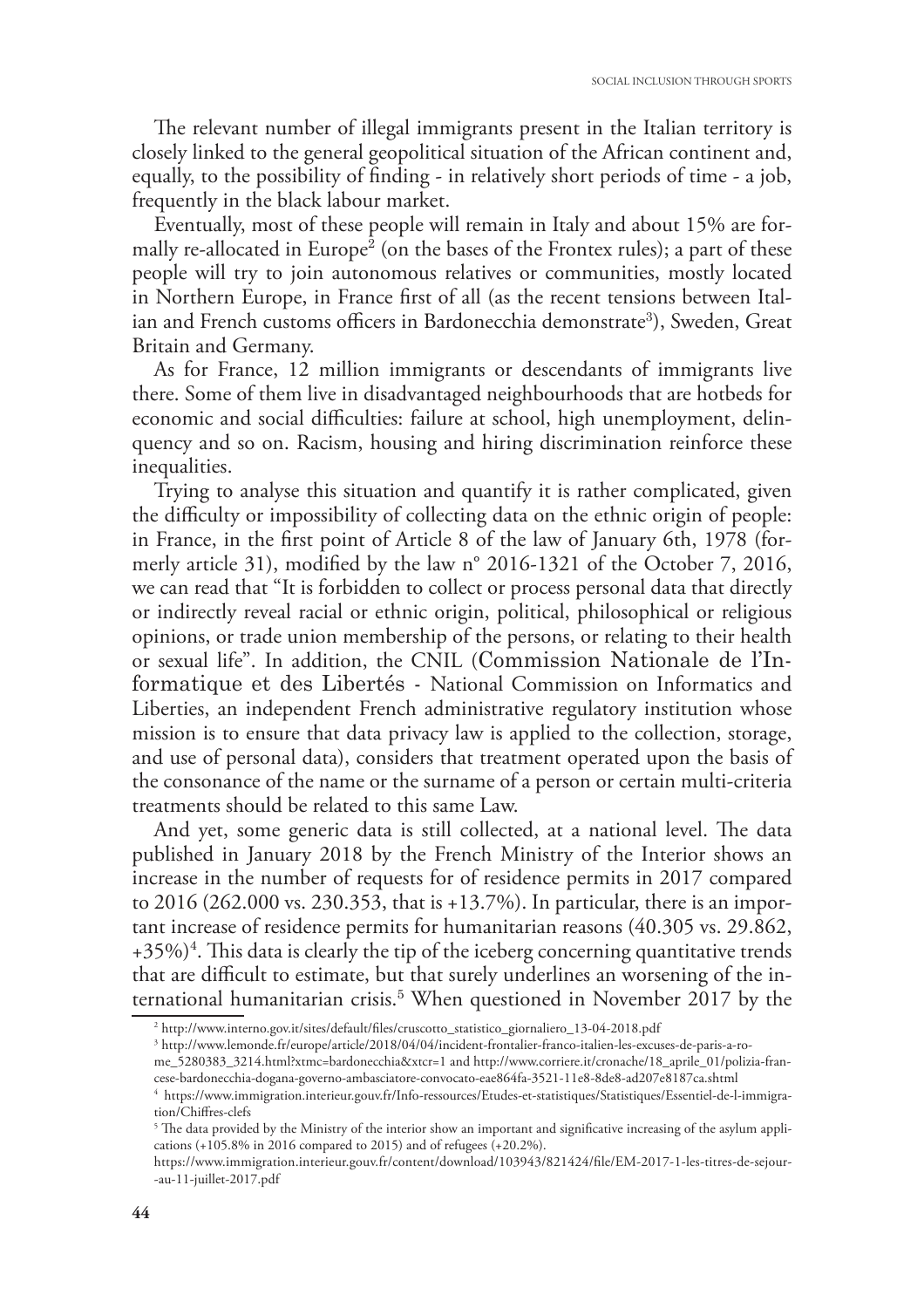General Assembly, the Minister of the Interior Gérard Colomb declared that the number of foreigners in an irregular situation in France is estimated at "around 300,000", and pointed out that repatriation had increased "by 6.5%" in the last year<sup>6</sup>. Then, during an interview for the program "Questions politiques" ("France Inter"), in February 2018, he explained that if we were to compare January 2018 with January 2017, we could observe an increase of +29% of repatriations: "What I want is that those whom we welcome in France can have a future in our country", he explained. "Last year, we had 100.000 applications for asylum, an increase of  $+7\%$  over the previous year, which itself was up 23% compared to the previous year."<sup>7</sup>

## **3. Integration and inclusion strategies 3.1 Definitions**

"Assimilation, integration, insertion, inclusion", is the chronological order notions used in academic literature to characterize an excluded and marginal population that deviates from the dominant social norm. (Dubar 1992) Indeed, the political objective is often to incorporate, motivate, reintegrate these individuals through institutions, and sport contributes to these actions. (Lapeyronnie 1993) According to Avanzini, the strategy sometimes used relies on the elimination of differences in the name of the search for unity. (1994: 27) Robinson (1998: 118) suggested that 'integration' is a chaotic concept: a word used by many but understood differently by most'. Suggesting, further, that the concept is 'individualized, contested and contextual.' (ibid.)

Therefore, the terms "inclusion" and "integration" have been associated with very different kinds of populations "excluded" or "dis-integrated" because of some of their characteristics, deviance, stigma, forms of vulnerability or other features: aged, disabled and unemployed people, immigrants, people in a condition of socio-spatial or economic segregation, prisoners, and - depending on the situation and the perception of their normative-based deviance - also LGBTIQ people among others.

The European Commission defines "social inclusion" as a process enabling people at risk of poverty and social exclusion to benefit from the opportunities and resources needed to participate in economic and social life, enjoying a way of life considered "normal" in the society in which they live.<sup>8</sup> Indeed, the concept of social inclusion is a European terminology, used to express the existing relationships between individuals and social systems, and was absorbed by the language of the French system and partly also of the Italian one, to design a set of public policies dedicated to social, economic, educational and cultural integration.

<sup>6</sup> http://www.leparisien.fr/societe/environ-300-000-etrangers-sont-en-situation-irreguliere-en-france-annonce-gerard- -collomb-08-11-2017-7381845.php

<sup>7</sup> https://www.francetvinfo.fr/monde/europe/migrants/immigration-irreguliere-gerard-collomb-annonce-une-hausse-

<sup>-</sup>de-29-des-reconduites-a-la-frontiere-en-janvier\_2605630.html

<sup>8</sup> http://ec.europa.eu/social/main.jsp?catId=1059&langId=en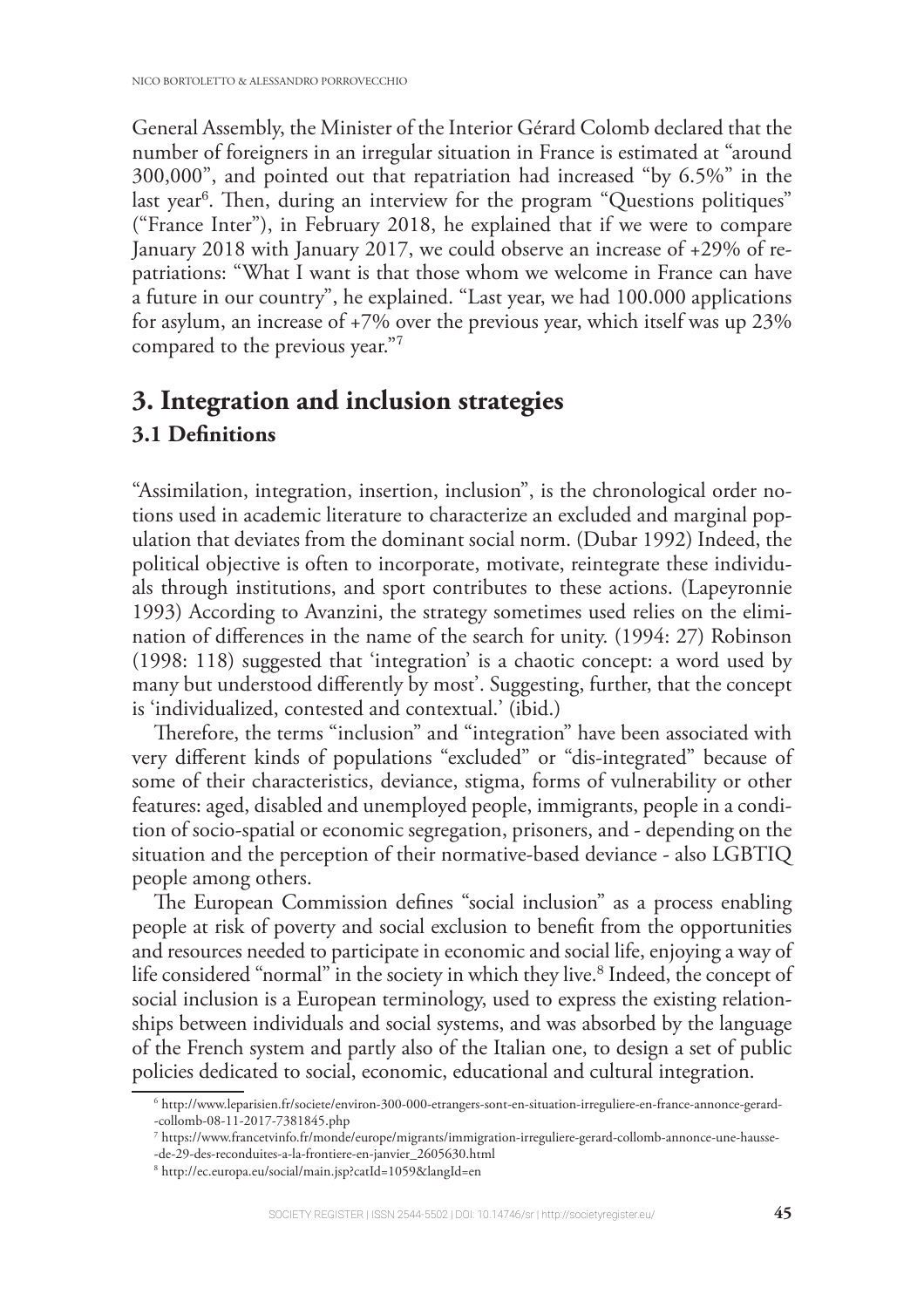Thus, "social inclusion" is a major theme of the social policy of the European Union, which has been the subject of a paradigm shift since March 2000, illustrating the will to consider the phenomena of social exclusion in a different way. This change is expressed through a terminological evolution, since the policy of fighting against exclusion has since become the "social inclusion policy", marking the birth of the above-mentioned Lisbon European strategy.

The term "integration" could be used with widely differing meanings. Key domains of integration, for instance, are proposed by Ager and Strang (2008) as related to four overall themes: achievement and access across the sectors of employment, housing, education and health; assumptions and actions regarding citizenship and rights; processes of social connection among and between groups within the community; and structural barriers to such connection related to language, culture and the local environment.

According to William Gasparini (2012), if applied to the macro-context of sport, the term "integration" raises questions that are quite problematic. Rooted principally in a Durkheimian and Republican approach in France, the European Institutions (The council of Europe and the European Union) prefer the terms "insertion" or "cohesion through sport" to identify the phenomena that we are talking about.

In fact, the notions of "integration" and "inclusion" – considering also the fact that there are semantic nuances that make it difficult to compare the two concepts in Italian and French – don't correspond to any concrete experience, but they can frame sociological questions, even if they aren't directly operational in the research process. So we cannot study integration or inclusion as such, but we can analyse their various dimensions at a given moment, for example as practices generating social bonds and education, and sport is one of the dimensions or strategies through which these dimensions are provided. (Gasparini 2012)

#### **3.2 A problematic question**

The problem of inclusion/integration strategies, in Italy, is strictly linked to available material resources and, in general, to the territorial traditions of the different regions. These traditions affect the hosting process in terms of ability to integrate and possibility to find adapted infrastructures to overcome the unavoidable emergency period after the arrival of immigrants. As we will show subsequently, the Italian national regulation of the immigration process is basically centered on rules of limitation. The problem of welcoming policies is funded and regulated at a national level and implemented locally. As a matter of fact, there is not a standard model of integration. The standardized procedure stipulates that in a very first phase, the immigrants are hosted in so-called HotSpots, after being identified and/or registered. Then they can apply for "refugee" status (something that happens in most cases) within the protection system for asylum seekers and refugees, in different parts of the Italian territory. This system, based on the local action of a territorial government structure (Prefecture), provides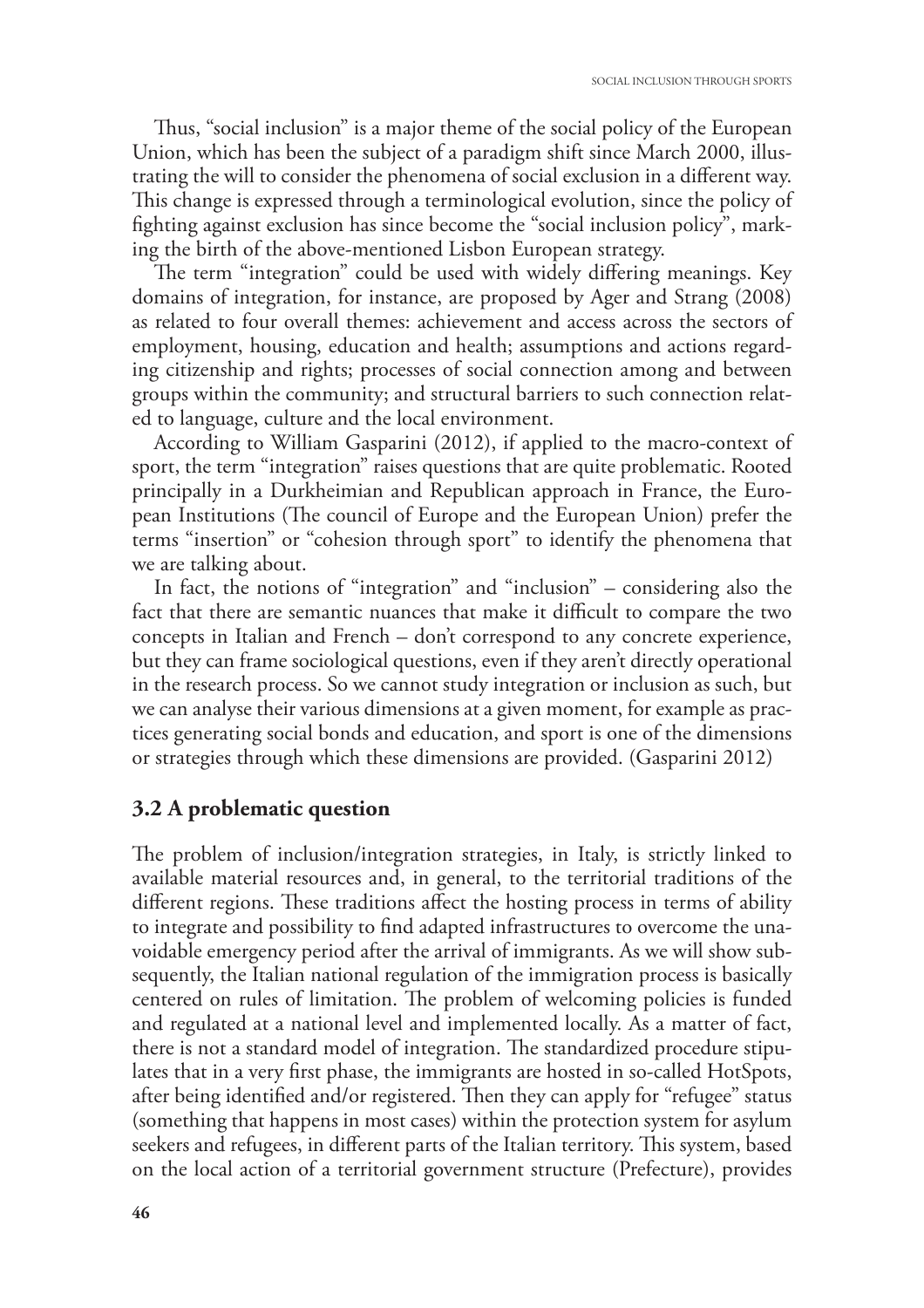the location for hosting and feeding the immigrants, mostly (90%) by working with third sector organizations receiving a daily payment for every person they have under their charge.

Local communities are frequently dissatisfied with the assignation of these people who, usually, are waiting for they reply to their refugee application and are not entitled to be hired for regular jobs. So the result is that they hang around the hotels or apartments assigned to them.

Municipalities and third sector organizations – inconsistently – try to organize activities where these people could be suitably employed. For instance, some municipalities ask for volunteers to help with services like street cleaning, trying to create a form of socialization within local communities; this could be attempted using a range of different activities, organized or otherwise, in the field of cultural, social and educational integration.

These activities could be the services that allow the refugees to enter a legal, health, educational and social system, to learn the language with which to communicate with Italians, to gain some employment opportunities, to mix minors in school together with other minors of the area, to engage them in some leisure practices, for example sport or cultural activities. They also allow the resident population to know these people, to share festive occasions; daily life practices, maybe even conflicts, but mediated by the operators of the project.

As for France, the integration path – similar to the Italian one in terms of the hosting of the immigrants – is complicated by the fact that France, as we have seen, does not legally recognize communities (ethnical, cultural). This means that its policies can't target a specific community, unlike that which happens in Anglo-Saxon countries. The French model is based on the respect for Republican values, that are strictly secular: the laws about the wearing of religious symbols (2004) and the concealment of the face in public places (2010) are some examples. As for the integration process, it is based on the "Contrat d'Intégration Républicaine" (Republican Integration Act), created by the law of 7 March 2016 concerning the rights of foreigners. In July 2016 it replaced the "Reception and integration contract" which had been in force since 2007. Foreigners admitted for the first time to stay in France and wishing to settle there permanently must sign it, except in special cases. It includes civic and linguistic training and support tailored to the needs of newcomers to facilitate their rapid integration into society.

# **4. Case studies**

To concretize our analysis, we will now present some case studies exemplifying the way sport and physical activities are used as means of social integration/inclusion in France and Italy. These examples do not intend to be representative: we chose them strategically in order to highlight some aspects that we believe are interesting and relevant to our argument.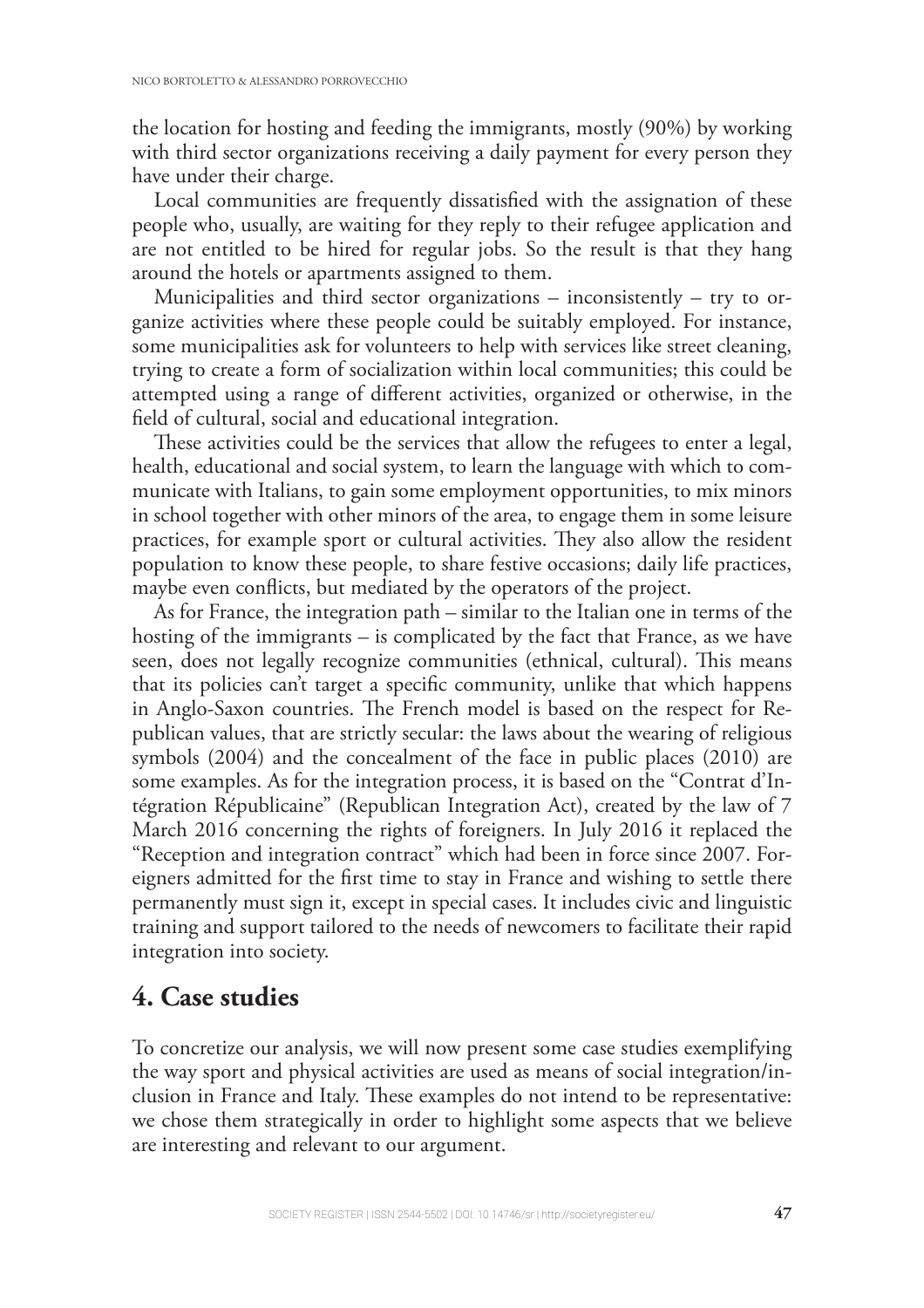### **4.1. Italy 4.1.1 Contextual factors**

Based, mainly, over the few integration elements outlined above, the practice of integration through sport in Italy is a sort of fragmented patchwork.

The integration phenomenon has always been confronted by Italian lawmakers in a very hurried way. The first organic law about immigration dates back to the 90s (s.c. legge Martelli): it was the first attempt to regulate the phenomenon organically. The results were not efficient enough in terms of the regulation achieved: mechanism like the visa for work, the cut-off of the number of acceptances per year and the expulsions of illegal immigrants were only applied sporadically. As a result, the number of irregular immigrants increased. Ten years later (1998 $^9$  and 2002 $^{10}$ ) some new laws introduced a stricter regulation of immigration: Centres for identification and temporary detection were created, the duration of settlement visas was reduced, and compulsory identification by fingerprints was introduced. The situation changed after the Libyan war of  $2011$ and got even worse with the Syrian war: the increasing number of refugees, mixed with "standard" economic immigrants, led to an increasing number of deadly shipwrecks due to the increased number of clandestine sea crossings. The Italian Government at first and, after a long time, the EU, stated new rules for immigration policies with particular attention for life saving norms.

That being said, the problem of integration in the Italian national law is relatively absent. In general regional laws governed the normative definition of the process, with the side effect of being a little chaotic concerning one of the most important elements of the whole immigration process.

All the practices described here are based partly on third sector organization engagement and partly on public bodies<sup>11</sup> and Ministry offices' actions.

The Italian Olympic Committee in 2016 published an interesting assortment of good practices among sport and integration (CONI 2016). In this collection we identified the three examples, which best fitted (our model?).

Preliminarily, as we will underline throughout this paper, the majority of these practices are based around the playing of football. The potential of football is widely recognised in literature (see, for instance, Giulianotti and Robertson 2007) and, overall, the globalisation of media system and this sport's representations therein mean that it has become a part of the public consciousness and even a form of pervading subculture for most of humanity in the 21st century.

At the end, we face a curious phenomenon that shows us people struggling and escaping from war, underdevelopment and unemployment, but with a clear vision of the current myths in sports and, very often, provided with technological devices that could efficiently inform them about their passion for sport.

So, in the end, the most successful practices in Italy, overall in terms of participation, are based on football games or small football championships.

<sup>9</sup> "Disciplina dell'immigrazione e norme sulla condizione dello straniero", Law of March the 6th, 1998, n. 40.

<sup>&</sup>lt;sup>10</sup> "Modifica alla normativa in materia di immigrazione e di asilo", Law of July the 30th, 2002, n. 189

<sup>&</sup>lt;sup>11</sup> The Olympic Committee in Italy (CONI) is basically a public body financed with public resources.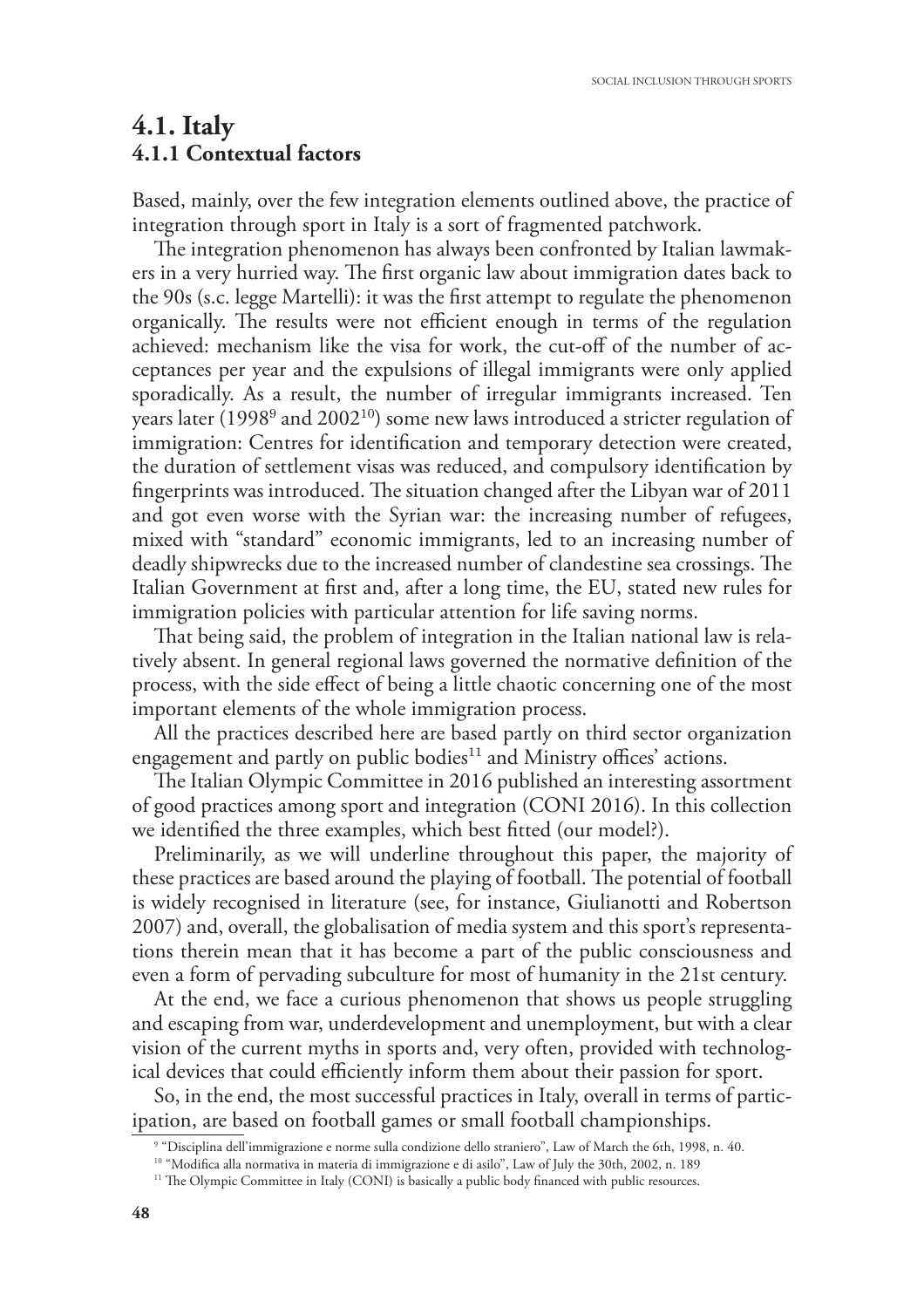#### 4.1.2. Three case studies: "Mondiali antirazzisti", "Liberi cammi**nantes" and rugby in Alessandria**

One of the most successful events in Italy is the "Mondiali antirazzisti"<sup>12</sup> (Anti-Racist World Championship). Organized in the province of Bologna (Emilia-Romagna region), they clearly represent a kind of game, in their intention, an amateur event in the strict sense, with a lot of communitarianism and little competitiveness. The event, that is staged annually, is able to bring together some 30,000: spectators, athletes (almost 4,000), friends and relatives, building up not only a sport event but a sort of giant multicultural festival where the average age of participants is between 18 and 25.

During the event, seminars and debates are held; evening shows and even cooking workshops are run by participants and relatives not involved in the games. All in all, the event offers the opportunity to share positive representations of cultures that, thanks to the framework provided by the football games, are no longer alien and the migrants are perceived as being able to integrate themselves in the local community and return a positive representation of the Self as a person integrated in a given frame of values.

A local Roman sport club 'Liberi Nantes' represents a second "good practice". The association manages a football team, composed solely of refugees and asylum seekers, who are regularly involved in the local amateur championship. But the second, and the most interesting activity organized by this association, is the hiking activity, called "Liberi Camminantes" (a wordplay meaning "free to walk"). This activity is not as significant in terms of participation (about 50 refugees joined the activity in 2016) but represents a relevant experiment of "environment socialization". In their first four years of activity, participants walked for more than 2.000 km and participated in the World Walking Day, promoting the culture of exercise among the other refugees and representing, through their simple presence, a sort of normality in the day to day of the communities encountered during their walk.

The last example of sport socialization is held in Alessandria, in the Piemonte region, and concerns rugby. Here we have a pure positive coincidence that could be due to the fact that the rules of rugby are not that simple to figure out (contrary to football's) and generally the play is amazing, but neither easy to enjoy nor easy to practice, at least in Italy, where the representation of sport is strongly linked to the practice of football. None of the people involved in the project knew the egg-shaped ball. And it has been a really significant success when the team, 80% of whom are asylum seekers, was granted permission to participate in the national seniors championship (amateurs).

The results obtained were positive in enhancing sports and, broadly speaking, integration. The town was a little bit stunned to be represented on a national stage by such a particular team. And, overall, the athletes were aware of representing something and proud of it. The common roots of these forms of

<sup>12</sup> http://www.mondialiantirazzisti.org/new/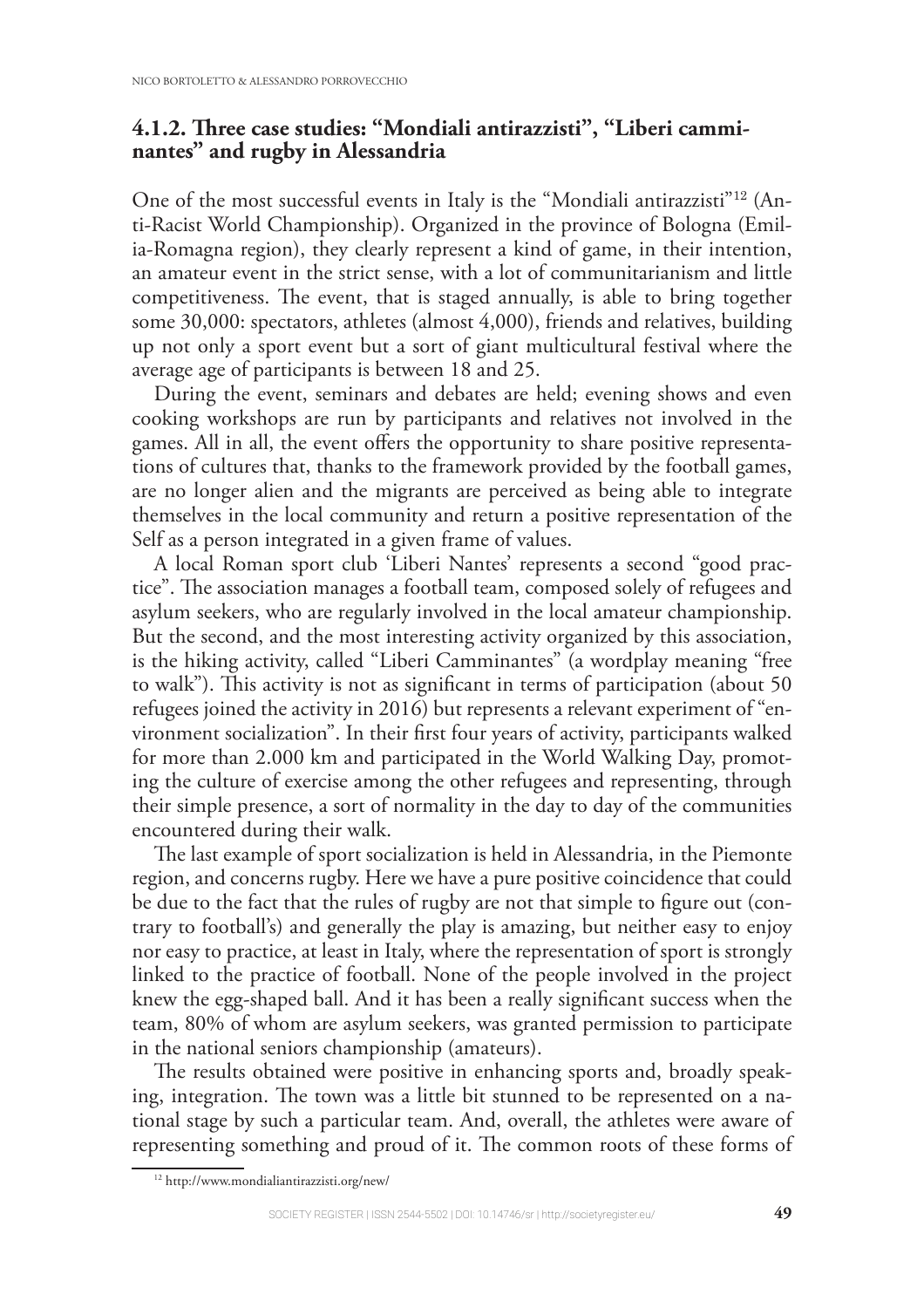relations are the same as the theory of the gift, well exemplified in Godbout & Caillé in 1998 and, in general, it deals with the theory of "Generalized Exchange" presented by Lévi-Strauss. (1967)

### **4.2. France 4.2.1 Contextual factors**

The Advice Law of 1984, known today as the Law of July 16, 1984, concerning the organization and promotion of physical and sporting activities, can probably be considered as being the first concrete reference to the use of sport as a means of education and integration. (Gasparini, Vieille-Marchiset 2008) It indicates that sport contributes to the renovation of the education system, the fight against disengagement at school and the reduction of social and cultural inequalities, constituting "an important factor of life balance, health and personal fulfilment."

As we can see on the French Ministry of Sports<sup>13</sup> website, the Multiannual plan for fighting against poverty and for social inclusion ("Plan pluriannuel de lutte contre la pauvreté et pour l'inclusion sociale"), which was adopted at the Interministerial committee against exclusions ("Comité interministériel de lutte contre les exclusions") of January 21, 2013, incorporates a specific measure to facilitate "access to sports and recreation", part of an approach that aims more broadly to promote access to the rights of the most vulnerable populations and/or of those engaged in an integration process.

The multiannual plan for fighting against poverty and for social inclusion is structured around three main objectives: to reduce inequalities; to help and support insertion; to coordinate social action and to value its actors. We must consider the fact that both France and more generally the European countries entrust more and more missions of education through sport – traditionally taken on by school and physical education teachers – to the associative sports sector, as we have also seen in the Italian case studies.

Each of these axes is based on roadmaps, entrusted to the various Ministries, which are concerned. "Access to sports and recreation" is the subject of a specific measure aimed at defining a common strategy to support the development of territorial projects, integrating sports practices in support of vulnerable people.

By aiming to promote an offer of physical and sporting activities to vulnerable people or those engaged in an integration process, the ministry in charge of sports meets one of the priorities of social ministries: the fight against social inequalities by promoting physical and sports activities, a tool that promotes social bonding and "living together".

In this framework, we will highlight two "good practices", one built into the framework of the fight against poverty adopted by the French Government, the

<sup>13</sup> http://www.sports.gouv.fr/pratiques-sportives/le-sport-pour-tous/Education-insertion-11073/article/Le-sport-facteur-d-inclusion-sociale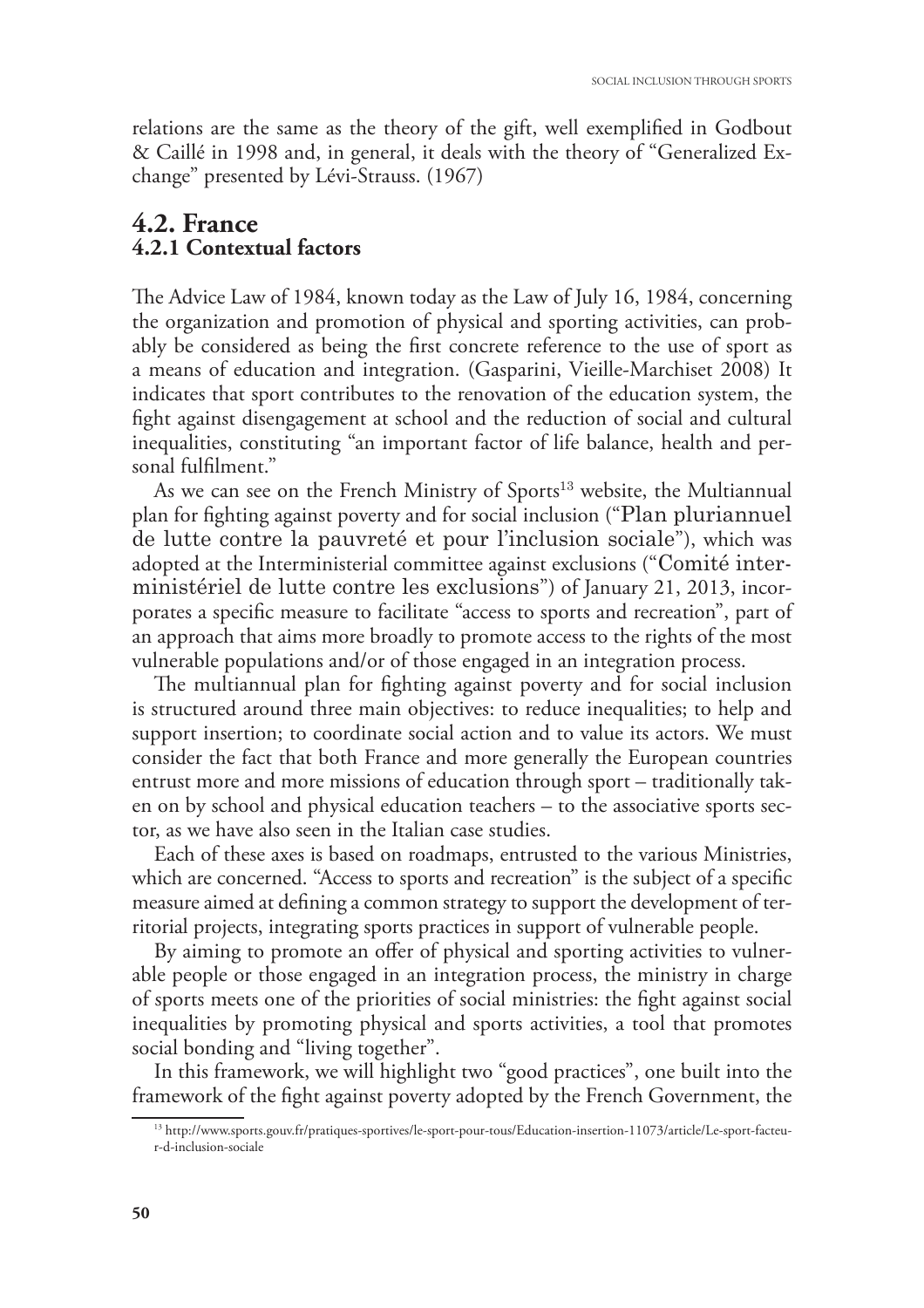other one more localized - and not only focusing on immigrants -, but which highlights some interesting critical aspects.

### 4.2.2 Case studies: The DIPS, and Karate in a disadvantaged neigh**bourhood**

The DIPS (Dispositif d'Inclusion par le Sport)<sup>14</sup> is a device constructed within the framework of the multi-year plan to fight against poverty and for social inclusion adopted by the French Government during the Interministerial Committee for fighting against exclusions held on January 21, 2013, which set out the need to promote access to sports and leisure for vulnerable families by integrating the support for people in situations of exclusion. The National Orientation Guidelines (Directives Nationales d'Orientation - DNO) of 2013 and 2014, among others, have made it a priority to democratise access to sports, and to promote access to sports for vulnerable populations. Similarly, the Regional Director of Youth, Sports and Social Cohesion (Directrice Régionale de la Jeunesse, des Sports et de la Cohésion Sociale) of the Center-Val de Loire Region aims to "make sport a vector of social cohesion in the region, to support the development of physical activities and sports for all, and for all ages, by promoting the fight against unequal access to sports practices."<sup>15</sup>

This project, carried out in collaboration with departmental and regional institutional partners and two equestrian centres in Cher, aimed at structuring an offer of physical and sporting activities for the people hosted in the reception structures throughout the region, to facilitate their integration into society and their access to healthcare.

In this context, this experimental project represented an opportunity to: get started or return to a condition of activity; to be able to build a personal project; to regain self-confidence and self-esteem; and to create social bonds. In the end, this experimentation should make it possible to integrate sports and physical activity practices into the overall support of vulnerable people.

According to the organisers, the results were quite positive and the territorial dynamic was evident: more than 500 sports sessions were organised; 53 social institutions were involved; 30 weekly slots were organised; nearly 600 residents practiced sports and physical activity; about ten sports educators were involved; more than 1,500 participations in sports sessions were registered. In terms of results, in order to measure the expected effects, a "follow-up booklet" providing information on the investment of each participant, their autonomy and their lifestyle, complete with a self-evaluation section was provided. In addition to this, an evaluation of the sessions carried out by the sports facilitators and a satisfaction survey was provided as well. According to the organizers and to some external observers, among whom was the sociologist François Le Yondre, the

<sup>14</sup> "Device of Inclusion Through Sport". This part was elaborated starting from the data available here: http://centre-val--de-loire.drdjscs.gouv.fr/spip.php?article493

<sup>15</sup> See again http://centre-val-de-loire.drdjscs.gouv.fr/spip.php?article493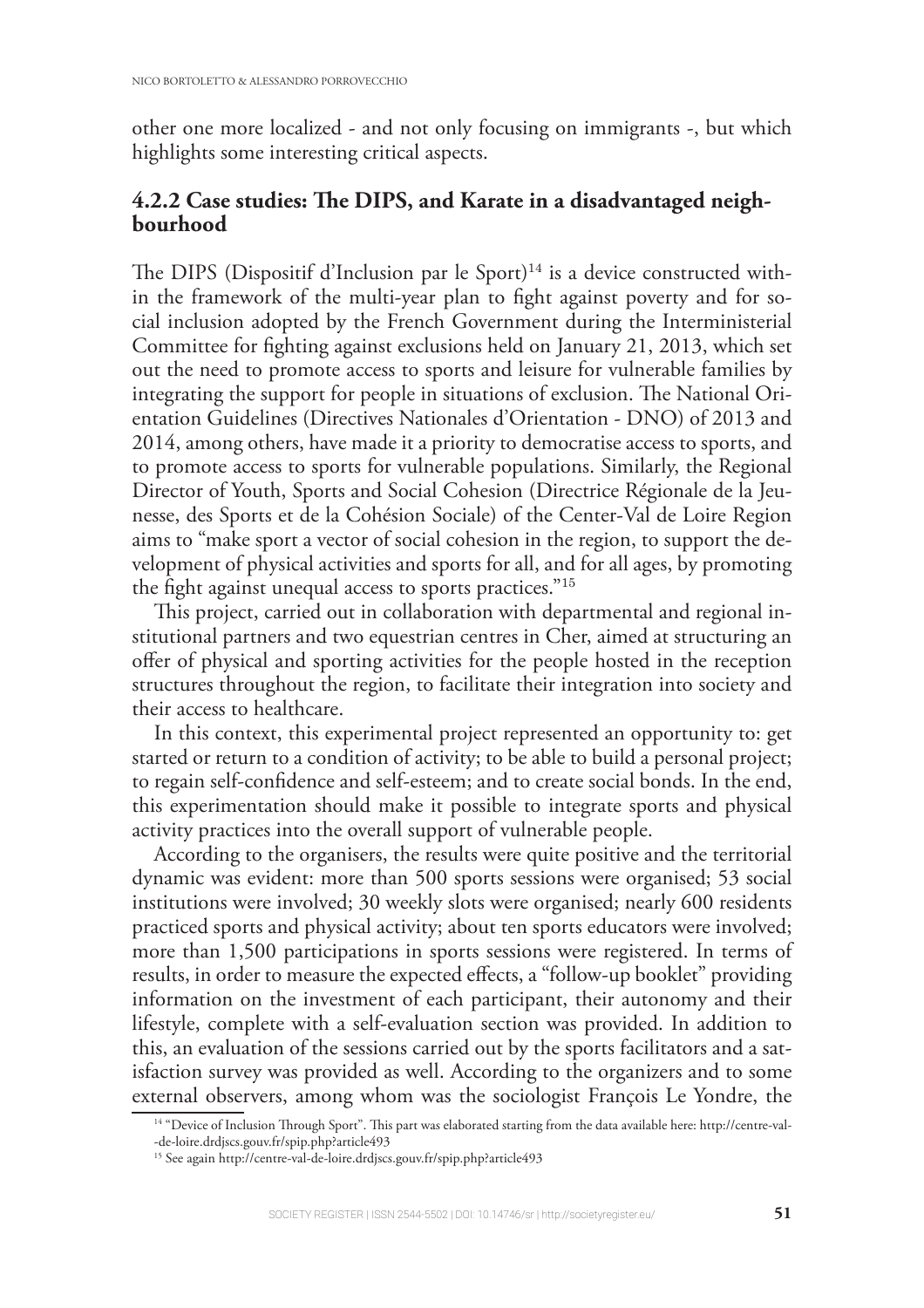feedback was generally excellent, and the device was very successful.<sup>16</sup>

The second experience that we want to illustrate has recently been reported by Carine Guérandel (Guérandel 2017a, 2017b and 2017c), and relates to an experience of social work and intervention through Karate in a "problematic" French neighbourhood. Even if just like many other French research it is difficult to refer to the ethnicity and religion of the participants, and the author doesn't spend much on the description of these characteristics, we propose Guérandel's work because she highlights some critical and really specific aspects related to the integration process: the "normalisation" of some behaviours.

The semistate institution of social work that she surveyed through an ethnographic participatory observation hosted 45 teenagers (including five girls) aged 11 to 17, identified by the school as "violent" and disengaged students. The leaders of the project declared an aim to "deal with relational difficulties", "social reintegration" and "autonomy" of young people, most of them from economically and socially disadvantaged families.

As in other sectors of social work that mobilize sport among the urban youth of these kind of "neighbourhoods", in line with the logic of control, pacification of territories but also of socialization and integration (Arnaud 1999; Falcoz, Koebel 2005; Guérandel 2016; Gasparini, Vieille-Marchiset 2008), the institution considers physical practices as delivering a set of transferable positive values and thus being likely to favour a return to "ordinary civil life", or inclusion in the social context. According to this perspective, martial arts would channel adolescent violence by allowing the expression of simplified, ritualized and regulated aggression and by organizing a form of peaceful confrontation with psychological benefits such as Self (re)insurance and (re)construction. (Guérandel, Julhe 2011)

Carine Guérandel focused her observation on the normalization of sexual behaviors of the young people involved. She concludes that the work undertaken by the institution can be understood from the point of view of the "new clothes of male domination". (De Singly 1993) The educators of the "martial arts" workshop consider this sport as an educational practice to increase men's respect for women and their skills, to be non-violent towards them, while remaining protective, strong and effective. In this context, women can also be competent and recognized as such to the extent that they don't question the attributes of femininity. (Mennesson 2005) The gender order is reconfigured in such a way as to complicate the models of femininity and masculinity and to simplify the hierarchies between the sexes.

It seems important to remember that the actors of these interventions are never passive with respect to the processes of socialization/integration aimed at their transformation. Consciously or unconsciously, they can adopt attitudes of resistance and learn to play the game of the institution without their sexual dispositions being significantly modified. These "strategies" can be seen as forms of diversion from the meanings or heterodox appropriations of the dominant order. We

<sup>16</sup> http://centre-val-de-loire.drdjscs.gouv.fr/sites/centre-val-de-loire.drdjscs.gouv.fr/IMG/pdf/Ufolep\_18\_p24-26\_repor tage\_Dips-2.pdf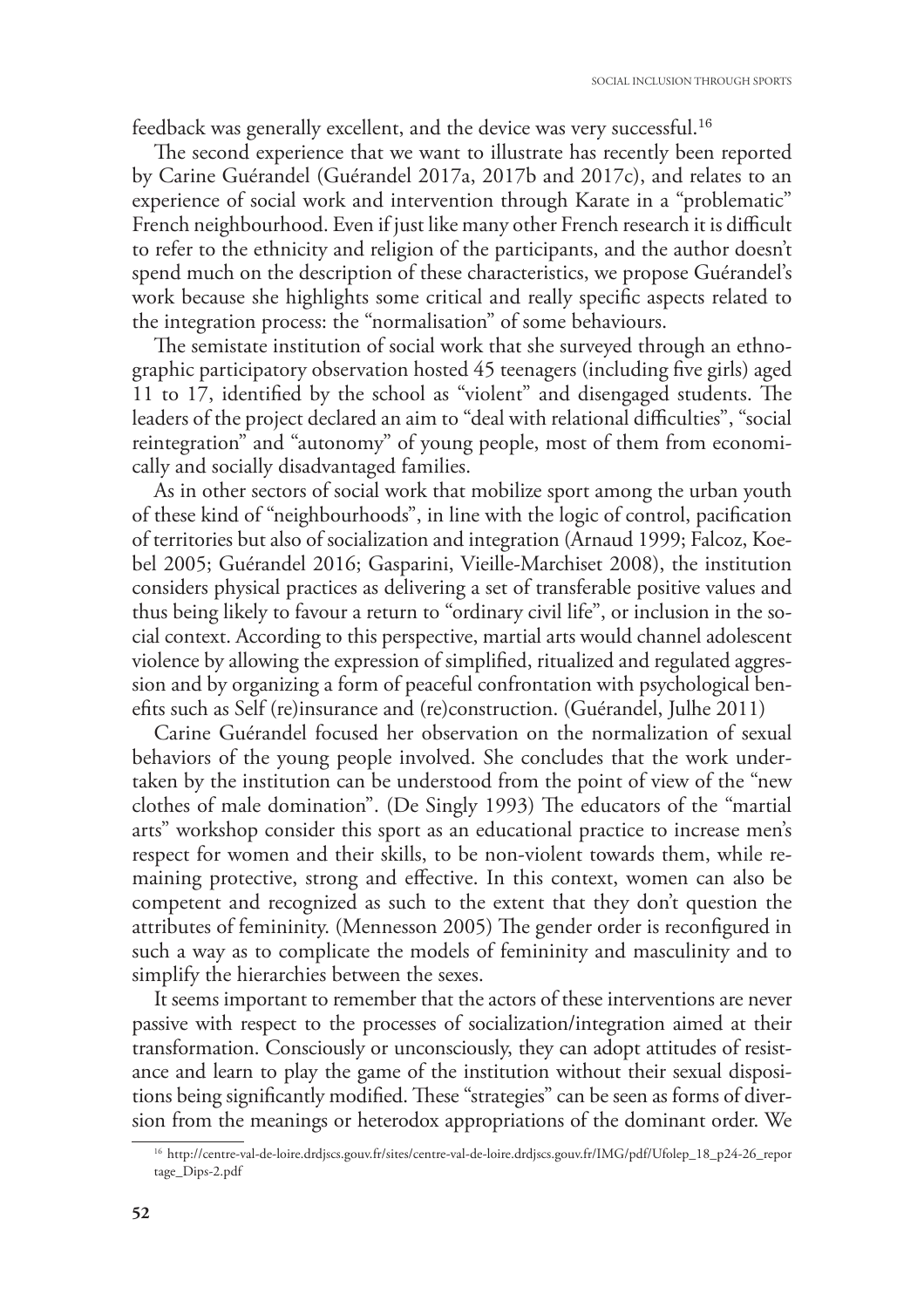shouldn't neglect these phenomena in the analysis of the effects of the institutional socialization of gender normalisation, both in the case of Carine Guérandel's observation, and in the more general framework of these actions of intervention.

# **5. Crossing the experiences 5.1. What makes the difference**

To simplify the differences between Italy and France as regards the issue of integration/inclusion through sports, we can identify three characterizing macro-dimensions.

The *first* one is strictly disciplinary. The evaluation of intervention strategies is also strongly linked to the development of a set of mature scientific disciplines, which allow us to deconstruct and question them. Unfortunately, sociology of sport and the macro-area of sociology of social intervention are not well developed in Italy, compared to France. Consequently, there is not even a politically and scientifically mature critical approach capable of developing a coherent discourse, except through the lens of disciplines that are not focused on the topic of social integration/inclusion, such as gender studies. On the other hand, in France we have significant barriers too. The difficulty or impossibility of collecting data about the ethnic/cultural origin of people limits the range of action at all levels: intervention, research, and criticism.

As for what concerns the *second* macro-dimension, in France there is long-standing immigration rooted in the country's colonial traditions, in opposition to Italy which has historically experienced immigration fluxes that were mainly internal (from South to North, and from rural to urban areas), and only in recent decades, with the collapse of the Soviet system and the North African and Middle Eastern crises did the country start to experience migratory flows, coming from outside.

The *third* dimension mainly concerns the topic of sports: the French collective imagination, especially as regards "media-sport" (Wenner 1998), is strongly multicultural, and according to many scholars, it has been strongly influenced by the exploits of the French national football team in the 1990s. In Italy, the majority of society doesn't seem to be aware of the potential of sport as a mean of integration: only recently, with a law called 'the sport citizenship' did some element linked sport and immigrants integration broke-up the wall of indifference within Italian society. From 20 January 2016 this law has allowed foreign minors to be registered within Italian sports federations. The law recognizes the principle of ius soli applied to sport club registration and applies to all children who regularly reside in the Italian territory "at least from age 11 onwards": they can expect to enrol in the federations "with the same procedures required for Italian citizens to become members." This was a significant moment but with less substantial impact on the generality of the phenomenon in terms of integration and awareness.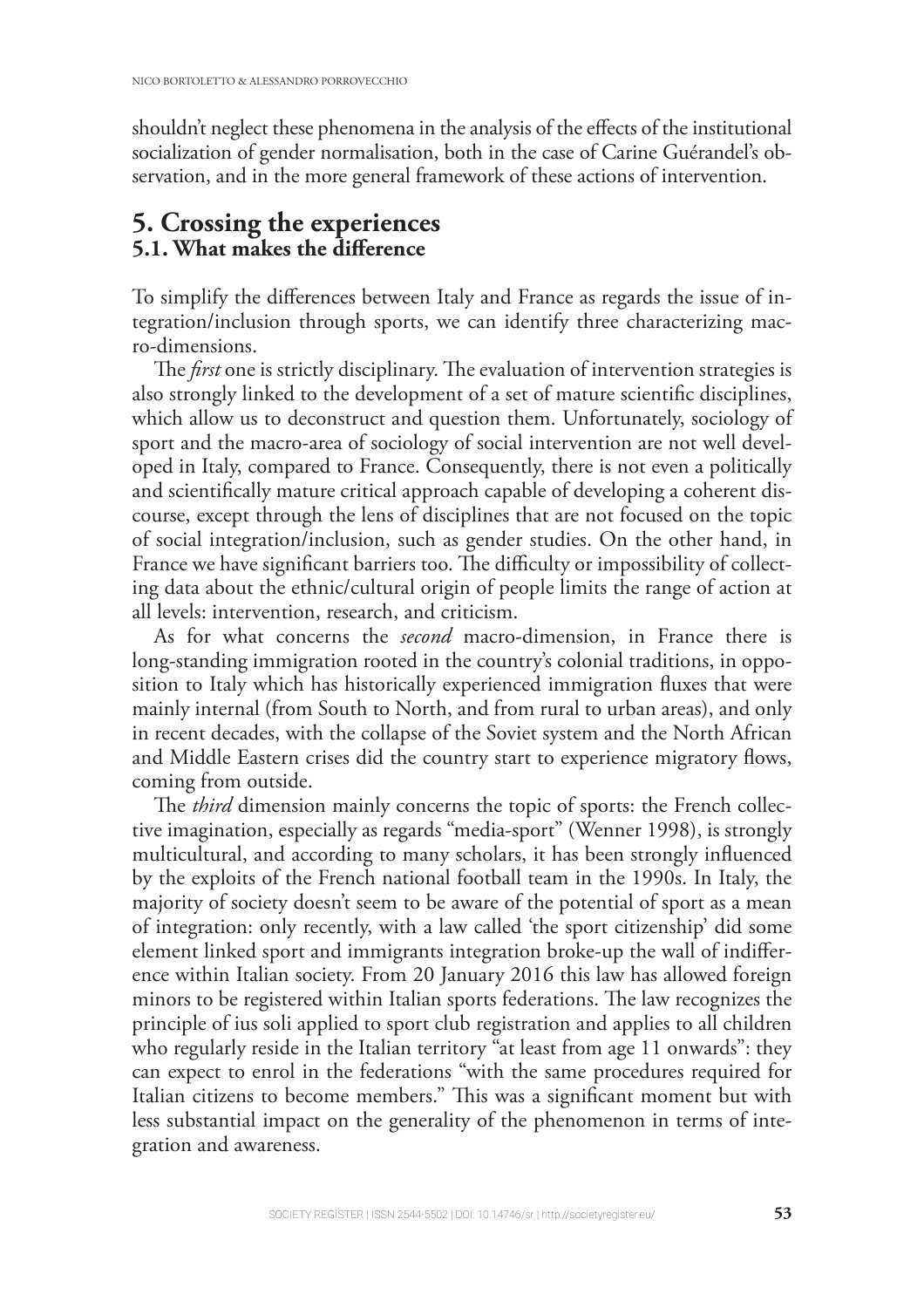These three dimensions partially explain the main differences between the use of sport as a means of social integration/inclusion. These differences manifest in a more "patchworked" approach in Italy, and in a more mature and reflexive manner in France.

#### **5.2. Comprehension**

When we get into the heart of the discussion, in response to the proclaimed fragmentation of national communities in many European countries, sport has often been presented as a unifying force or at least a model of integration for immigrant populations and for urban youths: this is the case of France, and this seems to be the path that Italy is partly following (Arnaud 1999; Gasparini 2005; Gasparini, Cometti 2010; Gasparini, Talleu 2010; Zolletto 2010; Gasparini 2012). Particularly preeminent in media and in political and public discourses, the topic of the integration of immigrant populations and – in the case of France – of young French people of Maghrebin origin through sport is perhaps a little reductive.

As for France, the mediatisation of high-level sport has certainly given substance to this belief, and this partly explains the fact that it developed earlier than in Italy. When the French football team won the World Cup in 1998 and the European Championship in 2000, many journalists highlighted the French football team as representative of a century of immigration. After the victory of the "blackblanc-beur" (Black-White-Coloured) French team, the adviser of the Minister of the Interior of the time declared that Zidane did more though his dribbles and his feints than many years of integration policy. The athletes of foreign (immigrant) origin, or more generally those coming from the most disadvantaged areas of the population, and who have succeeded through sport, appear as new media figures who gradually emerged from the end of the 1980s. This aspect helped to foster the idea (be it real or not) that France, through sports, throughout the twentieth century, naturally integrated people coming during different waves of immigration (Gasparini 2005). The examples of Zidane, Djorkaeff, Anelka, Desailly, Thuram and more recent ones suggest that sport, better than economics or politics, can function as a social boost for young people with of immigrant background. The fact that sport allows socially disadvantaged youth to find some kind of social recognition is a reality, as for some young people with specific physical abilities it can be a real mean of social promotion both in the in-group and in the out-group: they can find in high-level sport a space that recognizes their competences and that takes advantage of dispositions, qualities and practical knowledge valued in disadvantaged areas. But as Patrick Mignon states, there is an important gap between reality and utopia: the reality of competition and the cult of victory come to oppose the utopic values of integration, so it would be risky to say that sport allows easy integration. (Mignon 2000)

According to Gasparini (2012), there is some kind of social and symbolic recognition of success, based on figures of success, which is however the coun-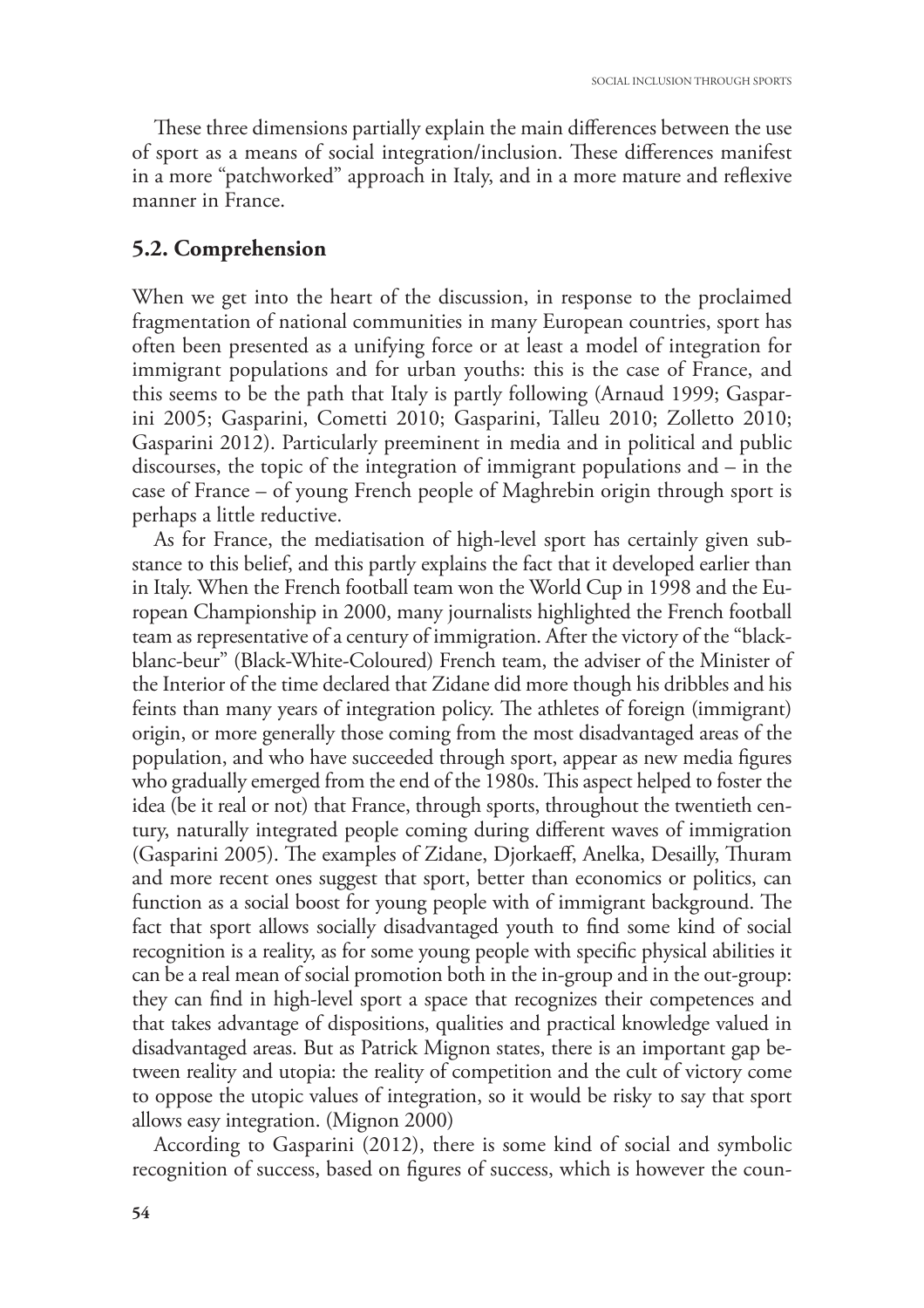terpoint for some significant racist manifestations which still happen in the stadiums and on the field, and that players of foreign origin can very often have their differences highlighted, both in France<sup>17</sup> and in Italy.<sup>18</sup> Moreover, William Gasparini - in line with Mignon's critiques - stresses the fact that if the visibility of some football players contributes to the myth of social salvation through sport, it also obscures the reality of social inequality and the discriminatory conditions in which many young people coming from immigration live. We must therefore beware of the mythical dimension of the representation of an integrative sport: it also leads to an underestimation of the logic of socio-spatial and economic segregation, stigmatization and ghettoization that are also present in the world of sport. (Gasparini, Cometti 2010; Gasparini, Talleu 2010)

This myth comes directly from what might be called the "sports ideology", promoted by the founding fathers of modern sport, and explored by some sociologists who were making the very first sociological approaches applied to sport: if on the one side Norbert Elias and Eric Dunning (1986) saw in sports an element of the process of civilization of manners, helping to control violence by replacing it with symbolic and peaceful confrontations, on the other – this critical perspective can help us to stress the critical aspect of sport integration – Pierre Bourdieu (1994) notes that the regulated confrontation of modern sports allows the expression of bourgeois values such as fair play and self-government, and as such it brings some kind of domination and reproduction of these values, that is in someway in line with Carine Guérandel's observations.

# **6. Concluding remarks**

To conclude, in Europe, knowledge of the social effects of sports  $-$  at least in the countries in which the motor sciences are present and the sociology of sports and physical activities is more advanced – are highly developed. When they are applied or configured as social policies for the integration of migrants and refugees, they tend to be only interventions on a material level, neglecting the cultural and religious aspects in an unjustified manner. In the French case, in particular, this gap is due to the difficulty of dealing with the issue of religiousness, in a pervasive "*laicité*" which - in the final analysis - prevents the implementation of policies aimed at - and adapted to - particular ethnic and religious groups.

Furthermore, if on the one hand the forms of domination proposed by Pierre Bourdieu emerge quite clearly especially in the analyses developed in the French territory, starting from a critical approach, on the other it is clear that the issues of the creation of the social bond and the sharing of social capital are fundamental. The debate sees on the one hand a tendency towards social integration

<sup>&</sup>lt;sup>17</sup> As in the case of the Italian football player Mario Balotelli during the match of the french "Ligue" Bastia-Nice: http:// www.lemonde.fr/ligue-1/article/2017/01/22/ligue-1-la-lfp-condamne-les-auteurs-d-insultes-racistes-lors-de-bastia-nice\_5066836\_1616940.html?xtmc=racisme\_football&xtcr=37

<sup>&</sup>lt;sup>18</sup> As in the case of the French football player Blaise Matuidi (Juvenus), during the match against Cagliari: http:// www.corriere.it/sport/18\_gennaio\_07/matuidi-facebook-ho-assistito-scene-razzismo-contro-me-la-partita-il-cagliari- -deea94ba-f387-11e7-aa70-8e209e058724.shtml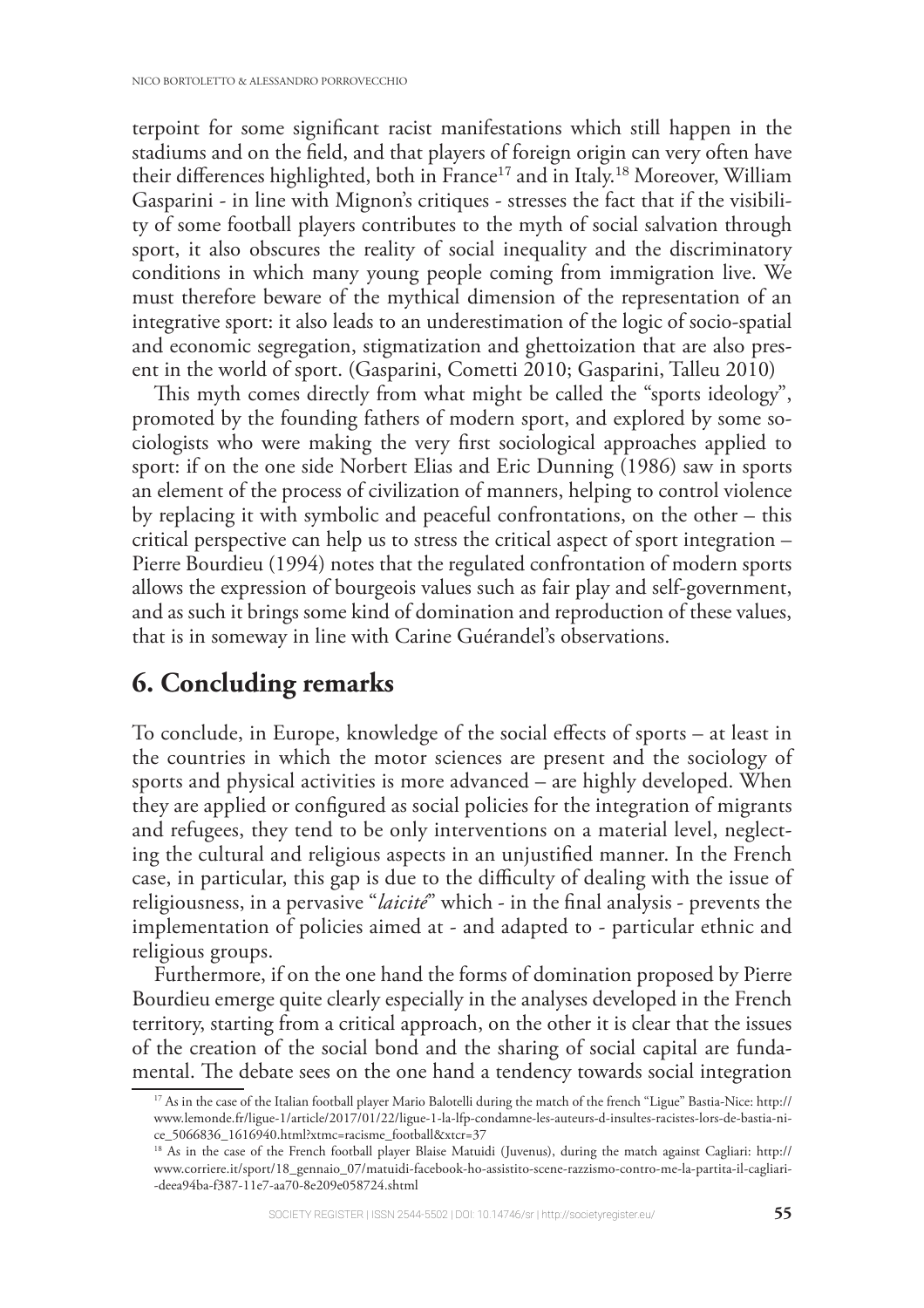still based on an approach that is perhaps a little naïve (Italy), and on the other hand a tendency to question these mechanisms, which can sometimes manifest themselves as forms of assimilative domination and/or be counterproductive (France). This does not mean that the actions carried out in Italy are more (or less) effective and efficient than the French ones. We only state that for the reasons outlined above, the actions taken and the debate around them, both at the public/political and at the research level, are currently in two different historical and disciplinary phases. All these actions, we could state, could/must be implemented in a holistic framework: as recently stated by Mark Doidge (2018), when chronicling the practise of football in the "Jungle de Calais", institutional support and partnerships are vital in supporting these kind of actions. Thus, a holistic approach has to be utilised, based on a network of institutional and community partnerships, crucial to the success and sustenance of these types of projects. Similarly, a European framework, aiming to overcome unjustified national differences and to guarantee a correct balance between the aspiration to defend citizens rights to welfare and to providing an effective integration of immigrants at the end of a long migratory chain is important too.

#### REFERENCES

- Alastair, Ager and Alison Strang. 2008. "Understanding Integration: A Conceptual Framework." *Journal of Refugee Studies* 21: 166-191. DOI: 10.1093/jrs/fen016
- Andrieu, Gilbert. 2009. *Sport et spiritualité*. Paris: L'Harmattan.
- Arnaud, Lionel. 1999. *Politiques sportives et minorités ethniques.* Paris: L'Harmattan.
- Avanzini, Giuseppe. 1994. "Insertion, intégration, assimilation." Pp. 26-6 in Broyer, Gérard (dir.) 6èmes entretiens du centre Jacques Cartier. Lyon: Bulletin de liaison du CNDT.
- Baquet, Maurice.1947, 1ère éd. 1942. Education Sportive. Initiation et Entraînement. Paris; Montréal: l'Harmattan.
- Bausinger, Hermann. 2006. *Sportkultur*. Tubingen: Attempto.
- Bergamaschi, Alessandro. 2013. "Giù le mani dal mio amico. Considerazioni sul ruolo delle amicizie inter-gruppo negli atteggiamenti dei giovani francesi e italiani nei confronti dell'immigrazione." Autonomie locali e servizi sociali 2: 265-278. DOI: 10.1447/75373
- Bourdieu, Pierre. 1994. *Raisons pratiques*. Paris: Seuil.
- Brohm, Jean-Marie. 2006. *La tyrannie sportive. Théorie critique d'un opium du peuple*. Paris: Beauchesne.
- Coakley, Jay. 2011. "Youth sports: What counts as "positive development?" *Journal of sport and social issues*  35(3): 306-324. DOI: 10.1177/0193723511417311
- Commission of the European Communities. 2007. White paper on sport.
- CONI, Sport e integrazione: La vittoria più bella. Le buone pratiche. 2016. Roma: Italian Olympic Committee editions.
- De Singly, François. 1993. "Les habits neufs de la domination masculine." *Esprit* 196: 54-11.
- Doidge, Mark. 2018. "Refugees united. The role of activism and football is supporting refugees." Pp. 23-36 in *Transforming sport: knowledges, practices and structures*, edited by T. Carter, D. Burdsey and M. Doidge. Abingdon: Routledge.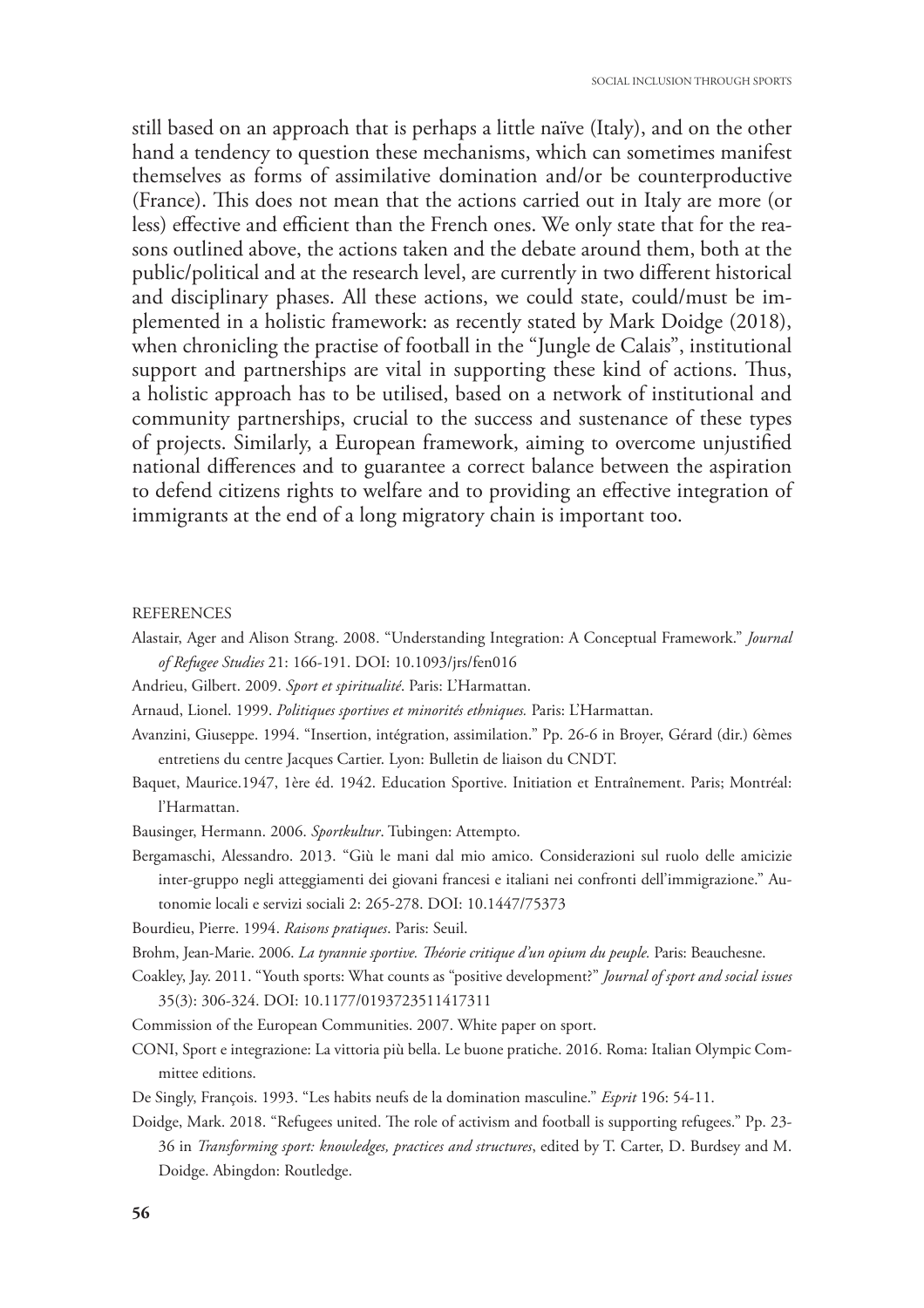- Dubar, Claude. 1992. La socialisation. Construction des identités sociales et professionnelles. Paris: Aramand Colin.
- Elias, Norbert and Elias Dunning. 1986. *Quest for excitement: sport and leisure in the civilising process.* Dublin: University College Dublin Press.
- Falcoz, Marc and Michel Koebel. dir. 2005. Intégration par le sport: représentations et réalités. Paris: L'Harmattan.
- Ferrero Camoletto, Raffaella. 2005. Oltre il limite. Il corpo tra sport estremi e fitness. Bologna: il Mulino.
- Gasparini, William. 2004. "Les contradictions de l'intégration par le sport." Pp. 103-108 in Actes du colloque international « Intégration par le sport: état des recherches», Salé (Maroc), 25 mars 2003 edited by M.Koebel, Universités de Reims Champagne Ardenne, de Besançon et de Lille 2, Institut Royal de Formation des Cadres de Salé, Reims : UFR STAPS (URCA).
- Gasparini, William. 2005. "Les contradictions de l'intégration par le sport." Pp. 243-7 in Intégration par le sport : représentations et réalités edited by M. Falcoz, M. Koebel. Paris : L'Harmattan.
- Gasparini, William and Aurélie Cometti. eds. 2010. Sport facing the test of cultural diversity. Integration and intercultural dialogue in Europe. Strasbourg: Council of Europe Publishing.
- Gasparini, William and Clotilde Talleu. eds. 2010. Sport and Discrimination in Europe. Strasbourg: Council of Europe Publishing.
- Gasparini, William and Gilles Vieille-Marchiset. 2008. Le sport dans les quartiers. Pratiques sociales et politiques publiques. Paris: PUF.
- Gasparini, William. 2012. "Penser l'intégration et l'éducation par le sport en France: réflexions sur les catégories d'analyse sociale et politique." Movement & Sport Sciences 4(78): 39-44. DOI: 10.3917/ sm.078.0039
- Ghildiyal, Rakesh. 2015. "Role of sports in the development of an individual and role of psychology in sports." Mens Sana Monogr 13: 165-170. DOI: 10.4103/0973-1229.153335
- Giulianotti, Richard and Roland Robertson. 2007. "Recovering the social: globalization,
- football and transnationalism." Global Networks 7 (2): 166-186. DOI: 10.1111/j.1471- 0374.2007.00163.x
- Godbout, Jacques and Alain Caille. 1998. World of the Gift. McGill-Queen's Press-MQUP.
- Guerandel, Carine and Éric Marlière. eds. 2017a. Filles et garçons des cités d'aujourd'hui. Lille: Presses Universitaires du Septentrion.
- Guerandel, Carine. 2017b. "Une nouvelle catégorie des politiques d' 'intégration par le sport': les 'filles des cités.'" Sciences sociales et sport 1(10): 79-111. DOI: 10.3917/rsss.010.0079
- Guerandel, Carine. 2017c. "Sport, genre et travail social: une socialisation de normalisation des comportements sexués." Pp. 75-21 in Sport, sexe, genre: représentations et narrations edited by A. Porrovecchio. Paris: L'Harmattan.
- Guérandel, Carine and Samuel Julhe. 2011. "Des adolescents travaillés au corps. L'usage des activités physiques de combat dans un Institut Thérapeutique Éducatif et Pédagogique." Pp. 237-21 in Education, sports de combat et arts martiaux edited by J-F. Loudcher, J-N. Renaud. Grenoble: PUG.
- Kristine Höglund and Ralph Sundberg. 2008. "Reconciliation through Sports? The case of South Africa." Third World Quarterly, 29(4): 805-818, DOI: 10.1080/01436590802052920
- Javeau, Claude. 2015. Je hais le football, Lormont: Le Bord de l'eau.
- Lapeyronnie, Didier. 1993. "De l'intégration à la ségrégation." Pp.97-115 in Ville, exclusion et citoyenneté edited by J. Roman. Paris: Esprit.
- Le Breton, David. 2003. "Activités physiques et sportives et intégration: aspects anthropologiques." Em-